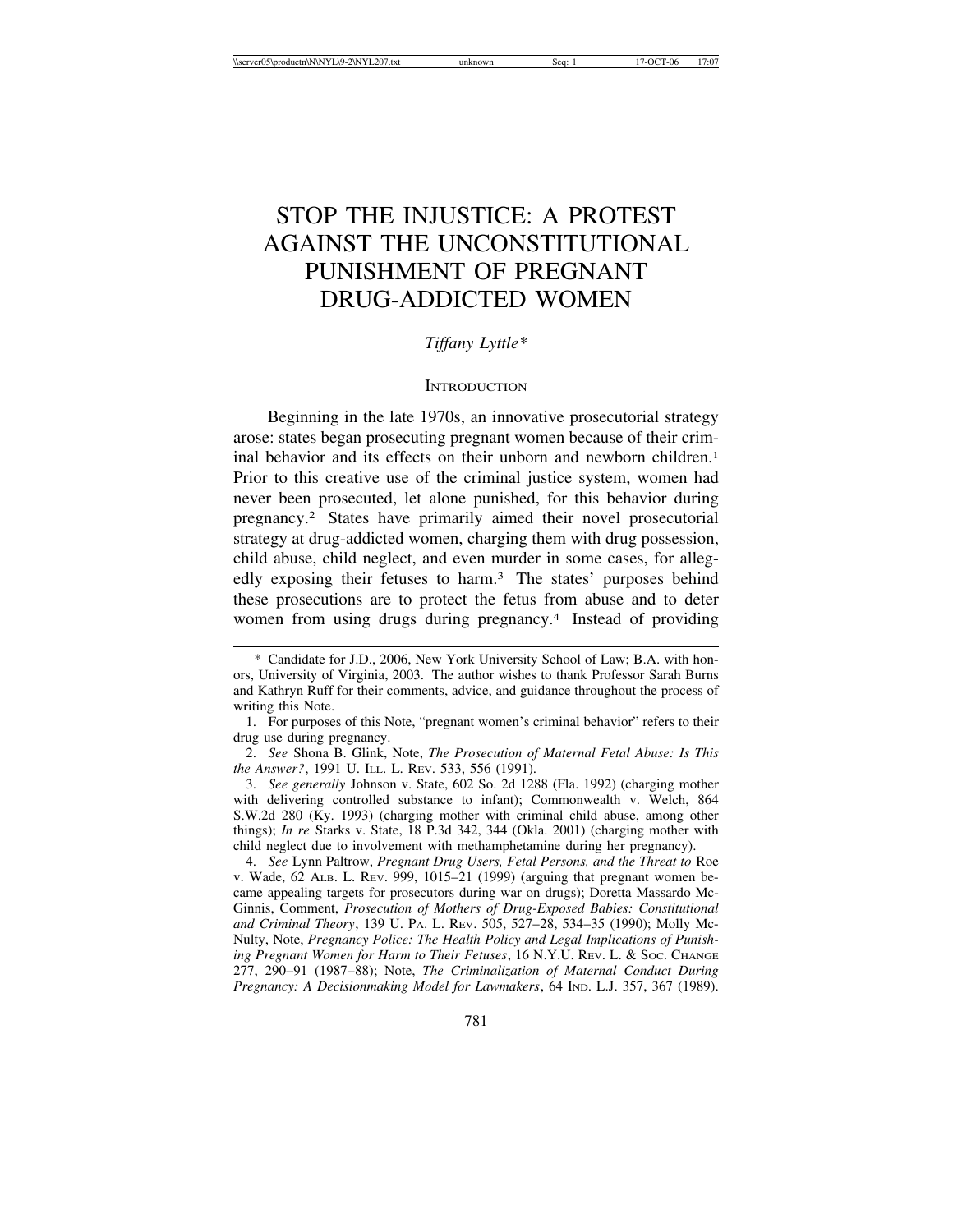drug-addicted mothers with drug treatment, the result of this prosecutorial strategy has been to send a considerable number of women to prison.<sup>5</sup>

*State v. Black*, a case in which the State of Florida charged Beverly Black, a thirty-two-year-old African-American woman, with delivery of cocaine to a minor, provides an example of such a strategy.6 The State asserted that Black passed cocaine to her newborn through the umbilical cord.7 The County Circuit Court sentenced Black to eighteen months in prison and three years of probation,<sup>8</sup> and the First District Court of Appeals affirmed Black's conviction.<sup>9</sup> As a result, Black became the first woman in Florida to be incarcerated for passing cocaine to her newborn through the umbilical cord.10

Legal scholars and women's reproductive rights organizations, as well as medical, public advocacy, and health groups, have attacked this prosecutorial strategy on both policy and constitutional grounds. They contend that these prosecutions will actually undermine women's and children's health because pregnant drug-addicted women will not seek health and prenatal care for fear that their doctors will turn them over to local enforcement authorities.<sup>11</sup> These critics further argue that such prosecutions violate a woman's constitutional due process rights, equal protection rights, and right to privacy.12

The manner in which this practice violates a drug-addicted woman's Eighth Amendment rights has not yet been fully explored. In *Robinson v. California*, the Supreme Court established the principle that it is cruel and unusual punishment to punish an individual solely for his or her status as a drug offender.<sup>13</sup> This Note offers a new perspective in analyzing the constitutional implications of punishing a pregnant drug-addicted woman for her behavior during pregnancy. It

<sup>5.</sup> *See infra* Part I.

<sup>6.</sup> LYNN M. PALTROW, AMERICAN CIVIL LIBERTIES UNION FOUNDATION, CRIMI-NAL PROSECUTIONS AGAINST PREGNANT WOMEN: NATIONAL UPDATE AND OVERVIEW 18 (1992), *available at* http://advocatesforpregnantwomen.org/file/1992%20State-by-State%20Case%20Summary.pdf (citing State v. Black, No. 89-5325 (Fla. Cir. Ct. Jan. 3, 1990), *aff'd per curiam*, 642 So. 2d 1364 (Fla. Dist. Ct. App. 1994)).

<sup>7.</sup> *Id*.

<sup>8.</sup> *Id*.

<sup>9.</sup> Black v. State, 642 So. 2d 1364 (Fla. Dist. Ct. App. 1994) (per curiam).

<sup>10.</sup> PALTROW, *supra* note 6, at 18.

<sup>11.</sup> *See* Michelle D. Mills, Comment, *Fetal Abuse Prosecutions: The Triumph of Reaction Over Reason*, 47 DEPAUL L. REV. 989, 1037 (1998); Susan E. Rippey, Note, *Criminalizing Substance Abuse During Pregnancy*, 17 NEW ENG. J. ON CRIM. & CIV. CONFINEMENT 69, 88–89 (1991).

<sup>12.</sup> *See infra Part II.B; see also, e.g., Mills, supra note 11, at 1020–36; Rippey, supra* note 11, at 76–89. **R**

<sup>13.</sup> *See* Robinson v. California, 370 U.S. 660, 666–67 (1962).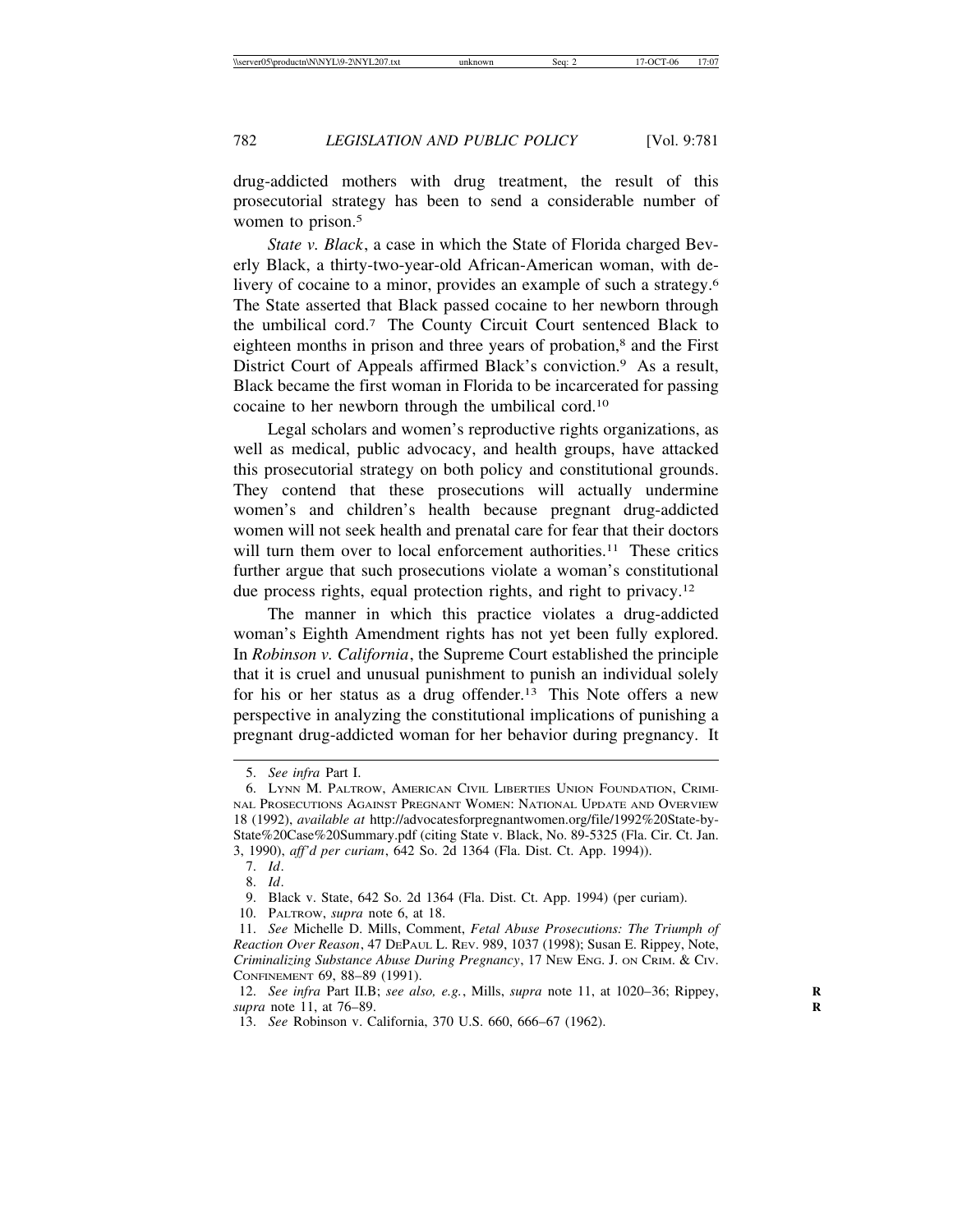will contend that a State's punishment of a drug-addicted woman for her actions during pregnancy violates the Eighth Amendment's Cruel and Unusual Punishment Clause because the State is penalizing the woman for her status as a drug addict.

Part I provides an overview of states' strategies for prosecuting pregnant drug-addicted women. States have primarily used child abuse, neglect, endangerment, controlled substance, homicide, and manslaughter statutes to punish pregnant drug-addicted women for allegedly exposing their fetuses to potential harm. Part II explores the constitutional and policy arguments most frequently made against criminalizing maternal substance abuse. Part III analyzes the Eighth Amendment argument against punishing pregnant drug-addicted women, including a brief overview of the origins of the Eighth Amendment, the purpose of the Amendment, and the Supreme Court's interpretation of the Cruel and Unusual Punishment Clause. Part III then builds on this information, applying it to the prosecution of pregnant drug-addicted women.

#### I.

# STATE STRATEGIES FOR PROSECUTING PREGNANT DRUG-ADDICTED WOMEN

# *A. The Reasons Behind the State's Prosecution of Pregnant Drug-Addicted Women*

A variety of factors have increased support for punitive intervention during pregnancy. One factor is medical knowledge. Over the years there has been an increase in medical knowledge about the injurious effects of pregnant women's prenatal drug use on fetal development.<sup>14</sup> A second factor is the media. The media has extensively reported on the growing drug problem in the United States, particularly among pregnant women, and regularly recounts stories concerning the problems of babies exposed to drugs while in their mothers' wombs.15 A third factor is statistics. Statistics indicate that more than 500,000 babies each year are born to women who used illicit substances during pregnancy.16 A fourth factor is American public opin-

<sup>14.</sup> *See* McNulty, *supra* note 4, at 288. **R**

<sup>15.</sup> *See* Glink, *supra* note 2, at 538. **R**

<sup>16.</sup> *See* Marilena Lencewicz, Note, *Don't Crack the Cradle: Minnesota's Effective Solution for the Prevention of Prenatal Substance Abuse—Analysis of Minnesota Statute Section 626.5561*, 63 REV. JUR. U.P.R. 599, 601 (1994) (citing KAN. DEP'T OF SOC. & REHABILITATIVE SERVS., KAN. ALCOHOL & DRUG ABUSE SERVS., ALCOHOL AND OTHER DRUG EXPOSED BABIES: A PREVENTABLE TRAGEDY, DIRECTIONS, June 1990, at 1).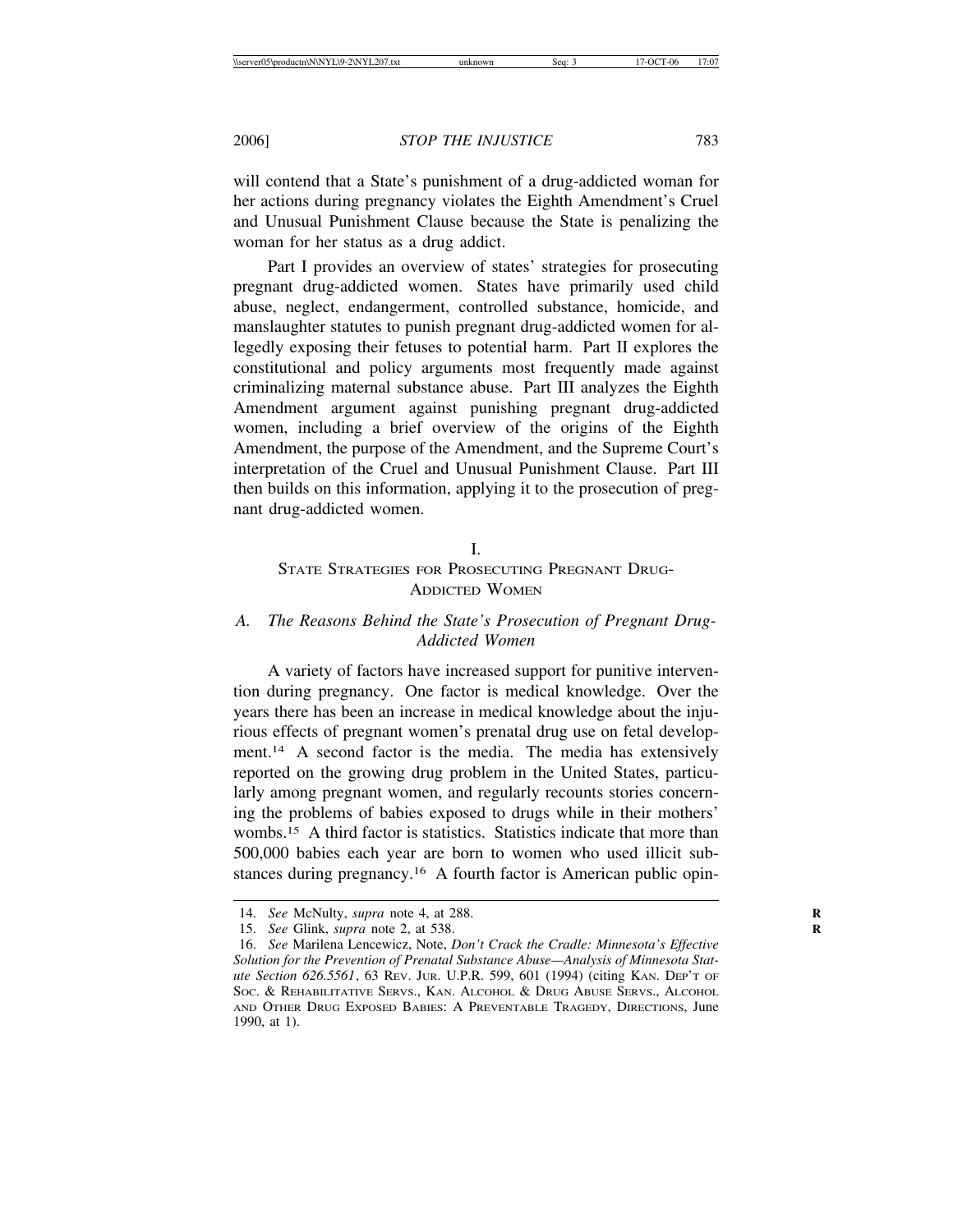ion. As a result of the extensive media coverage, the American public has become aware of the devastating effects of prenatal drug use and has developed a disdain for pregnant women who use drugs.<sup>17</sup> One article reports that this disdain for pregnant drug users has led a substantial number of Americans to favor imposing criminal sanctions upon women whose prenatal drug use causes injury to the fetus.18 A final factor is the fetal rights movement. The fetal rights movement has vehemently advocated that fetuses should be given legal status and hence be treated as persons.<sup>19</sup> Against the backdrop of these factors, state prosecutors began criminalizing the behavior of drug-addicted women during pregnancy.

One of the first cases in which the State prosecuted a drug-addicted woman because of her behavior during pregnancy was in 1977 in *Reyes v. Superior Court*. 20 Margaret Velasquez Reyes, a Latina woman, gave birth to twin boys who were addicted to heroin and suffered from withdrawal after birth.<sup>21</sup> Velasquez was prosecuted under the criminal child endangerment statute and faced a maximum of ten years in prison.22 The California Court of Appeals dismissed the action and held that the child endangerment statute was not intended to cover conduct endangering an unborn child.23 The court said that when the legislature intended for a criminal statute to include the protection of a fetus or unborn child, it had done so expressly.24 Since the terms "fetus" or "unborn child" were not mentioned in California's criminal child endangerment statute,<sup>25</sup> the court concluded that the legislature did not intend for the statute to apply to prenatal conduct.26

Though the *Reyes* prosecution was unsuccessful, the decision did not discourage state prosecutors in California or elsewhere from bringing criminal charges against drug-addicted women for their behavior during pregnancy. Since *Reyes* in 1977, there have been a considera-

23. *Id*. at 913–14.

<sup>17.</sup> *See* Glink, *supra* note 2, at 538–39. **R**

<sup>18.</sup> *See id*.

<sup>19.</sup> *See* McNulty, *supra* note 4, at 289–90. **R**

<sup>20. 141</sup> Cal. Rptr. 912 (Cal. Ct. App. 1977).

<sup>21.</sup> *Id*. at 913.

<sup>22.</sup> *Id*.

<sup>24.</sup> *Id.* at 914.

<sup>25.</sup> Penal Code section 273a(1) as it existed at the time of the alleged offense read in pertinent part: "Any person who, under circumstances or conditions likely to produce great bodily harm or death, . . . having the care or custody of any child, . . . willfully causes or permits such child to be placed in such situation that its person or health is endangered, is punishable by imprisonment . . . ."

*Id.* at 913 (citing CAL. PENAL CODE § 273a(1) (West 1976)). 26. *Id*. at 913–15.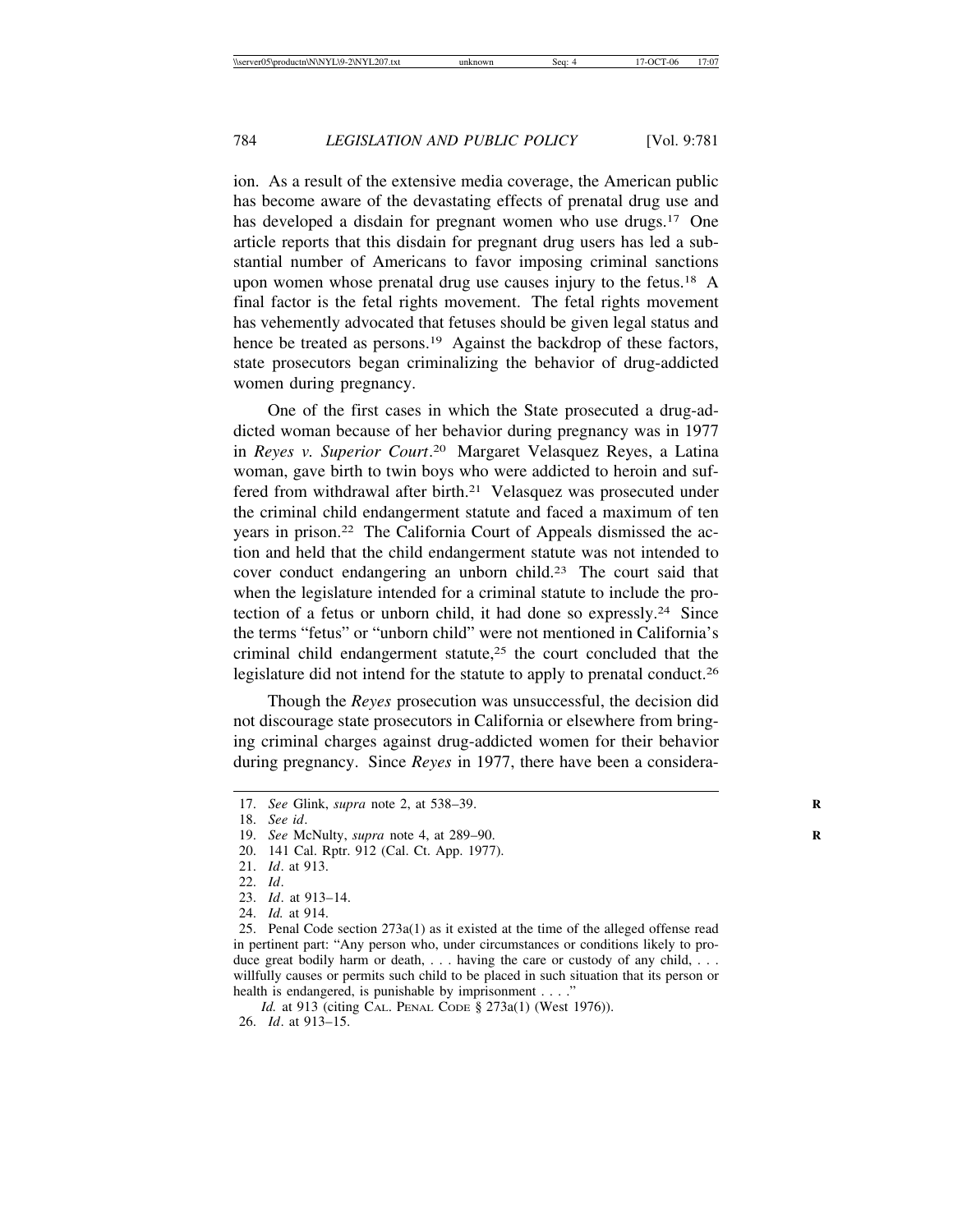ble number of cases in which states have successfully prosecuted drug-addicted women for exposing their fetuses to potential harm.27 For example, in *In re Ruiz*, Nora Ruiz, a heroin-addicted Latina woman, gave birth prematurely to a baby boy.28 The baby exhibited several symptoms of drug withdrawal such as irritability, diarrhea, jitteriness, and feeding difficulty.29 The State of Ohio charged Ruiz with child abuse, and the Court of Common Pleas of Wood County found that Ohio's child abuse statute applied in this case.30 The court pointed out that Ruiz's heroin use during pregnancy placed her child's health in danger,<sup>31</sup> thus establishing that the baby had been abused due to his mother's prenatal conduct.<sup>32</sup>

In *In re Unborn Child*, Sierra K., a drug-addicted mother of four children, gave birth to a fifth child who tested positive for cocaine.33 After the fifth child tested positive, a court order was issued directing Sierra K. to participate in a drug rehabilitation program and refrain from using illegal substances.<sup>34</sup> At the time of the decision, Sierra K. had not yet complied with the order and was also pregnant with her sixth child.<sup>35</sup> Because she had admitted to Child Protective Services that she had used drugs during the sixth pregnancy, the Legal Aid Society of Suffolk County sought an order declaring this sixth but unborn child neglected within the meaning of the Family Court Act § 1012.<sup>36</sup> The New York Family Court recognized the State's interest in protecting potential life from harm that could come from prenatal drug use.37 Consequently, the court held that Sierra K.'s unborn child was a "personality which is afforded the protection of [the] Family Court Act."38 The court also found that a preponderance of the evidence established that Sierra K. derivatively neglected her unborn child.39

32. *Id*.

- 34. *Id*.
- 35. *Id.*
- 36. *Id.*
- 37. *Id.* at 370*.*
- 38. *Id.* at 371.
- 39. *Id*. at 371–72.

<sup>27.</sup> *See generally* NATIONAL ADVOCATES FOR PREGNANT WOMEN STATE-BY-STATE SUMMARY OF PROSECUTIONS (2004) (unpublished report, on file with *NYU Journal of Legislation and Public Policy*) (listing cases in which women have been prosecuted for their behavior during pregnancy).

<sup>28. 27</sup> Ohio Misc. 2d 31, 32 (Com. Pl. 1986).

<sup>29.</sup> *Id*. at 32.

<sup>30.</sup> *Id*. at 35.

<sup>31.</sup> *Id.*

<sup>33. 683</sup> N.Y.S.2d 366, 367 (Fam. Ct. 1998).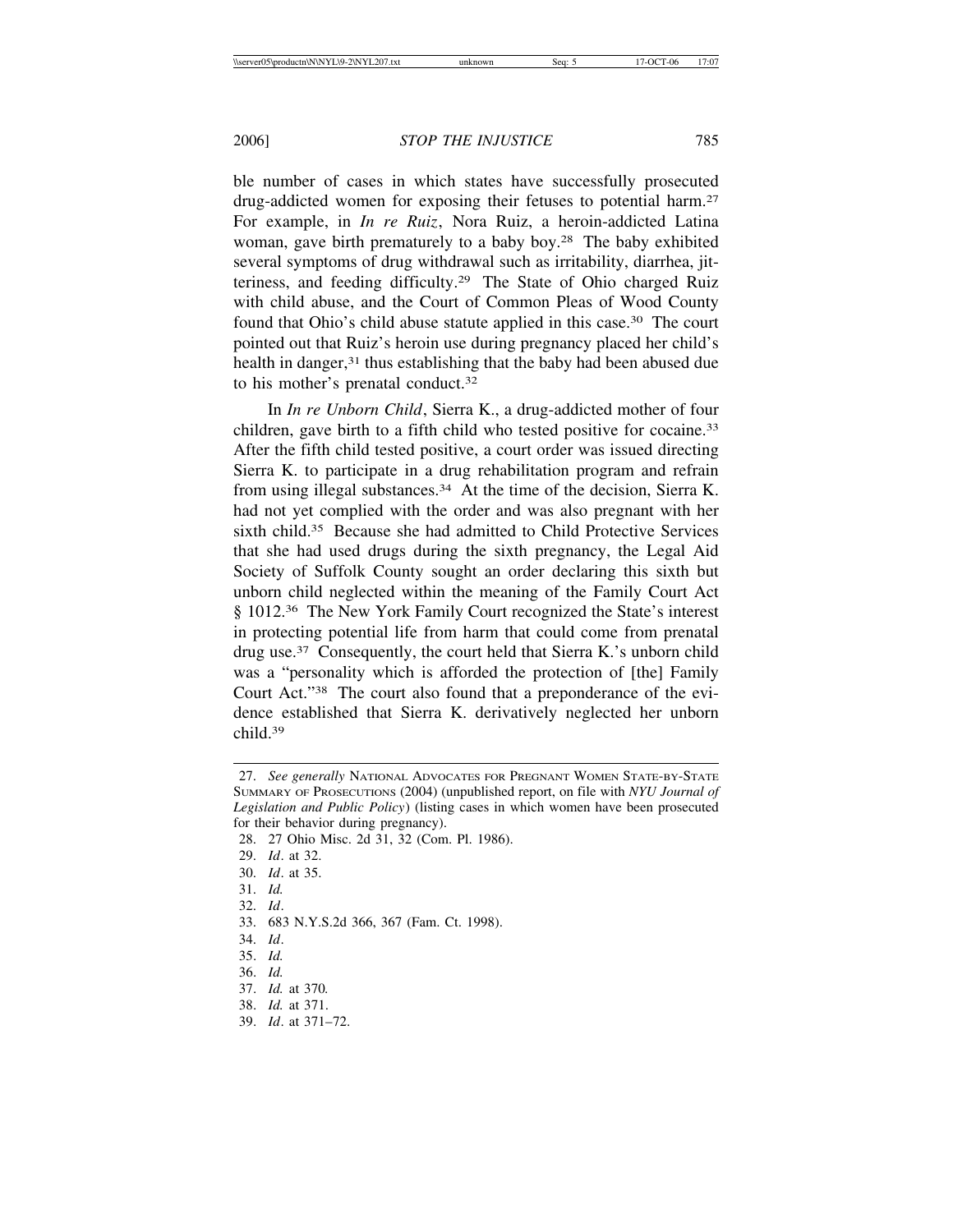State prosecutors cite two primary reasons for criminalizing the behavior of women like Ruiz and Sierra K. First, prosecutors hope that by charging drug-addicted women with child abuse, endangerment, neglect, possession of a controlled substance, or homicide, they will deter other women from taking drugs during pregnancy.<sup>40</sup> Prosecutors and other proponents of criminalization believe that the criminal justice system should provide severe punishments that act as disincentives to women who are likely to engage in drug use and other risky behaviors during pregnancy.41 Prosecutors and other proponents of criminalization claim "that the creation of crimes that punish women who endanger their fetuses would educate the public through 'the publicity accompanying the trial, conviction, and sentencing' of the 'proper distinctions between good and bad behavior.'"42

For example, Michigan prosecutor Tony Tague argued that underlying the general deterrence objective of the criminal prosecution of pregnant drug-addicted women is the hope that it will encourage women to seek drug treatment.<sup>43</sup> Tague asserted that "[w]hen physicians make suggestions, it doesn't appear that's enough for [drug-addicted women] to seek treatment. The possibility of prosecution is a strong incentive."44 Florida prosecutor Jeff Deen stated, in regard to a drug-addicted woman he was prosecuting for her behavior during pregnancy, that the State "need[s] to make sure this woman does not give birth to another cocaine baby. The message is that this community cannot afford to have two or three cocaine babies from the same person."45

Second, prosecutors contend that punishing drug-addicted women protects the potential life from abuse and ensures the fetus's right to bodily integrity.46 The Supreme Court has held that the word

<sup>40.</sup> *See* McGinnis, *supra* note 4, at 527. **R**

<sup>41.</sup> *See* Note, *supra* note 4, at 367 (quoting Jeffrey A. Parness, *Crimes Against the* **R** *Unborn: Protecting and Respecting the Potentiality of Human Life*, 22 HARV. J. ON LEGIS. 97, 117 (1985)); *see also* Note, *S.O.S. From the Womb: A Call for New York Legislation Criminalizing Drug Use During Pregnancy*, 21 FORDHAM URB. L.J. 199, 214 (1993) (arguing that criminal legislation would deter drug use during pregnancy).

<sup>42.</sup> Note, *supra* note 4, at 367 (quoting Jeffrey A. Parness, *Crimes Against the* **R** *Unborn: Protecting and Respecting the Potentiality of Human Life*, 22 HARV. J. ON LEGIS. 97, 117–18 (1985)).

<sup>43.</sup> *See* Julie Petrow, Note, *Addicted Mothers, Drug-Exposed Babies: The Unprecedented Prosecution of Mothers Under Drug-Trafficking Statutes*, 36 N.Y.L. SCH. L. REV. 573, 599 (1991) (quoting Tony Tague in Jan Hoffman, *Pregnant, Addicted—and Guilty?*, N.Y. TIMES, Aug. 19, 1990, § 6 (Magazine), at 34).

<sup>44.</sup> *Id.*

<sup>45.</sup> *Id.* at 604 (quoting Jeff Deen in Mark Curriden, *Holding Mom Accountable*, A.B.A. J., Mar. 1990, at 51).

<sup>46.</sup> *See* Paltrow, *supra* note 4, at 1014. **R**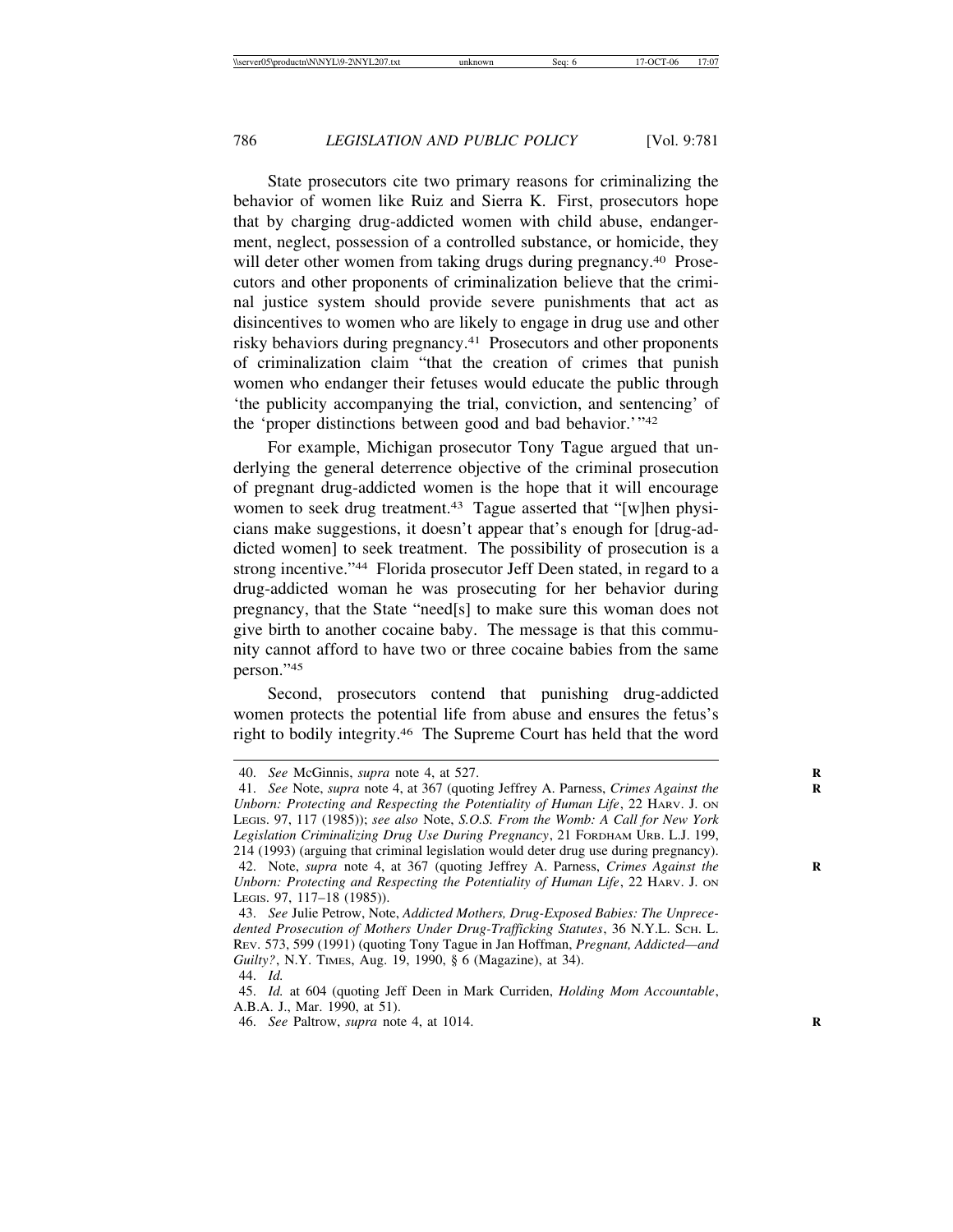"person" as used in the Fourteenth Amendment does not include the unborn.47 Although the unborn are therefore not entitled to constitutional protection, state prosecutors argue otherwise, claiming that the fetus is a person entitled to legally recognized rights such as bodily integrity and the right to life.48 For example, South Carolina Attorney General Charles Condon asserted that the fetus is a "fellow South Carolinian."49 California Deputy District Attorney Henry Elias contended that "fetuses are people too" and that the fetus has a "right to life."50

# *B. Child Abuse, Endangerment, and Neglect Statutes*

State prosecutors have sought to accomplish the objectives of deterrence and protection of potential life by prosecuting drug-addicted women under an array of criminal statutes.<sup>51</sup> Child abuse, neglect, and endangerment statutes are types of criminal statutes that states have used to punish drug-addicted women for their behavior during pregnancy. For example, in *Whitner v. State*, Cornelia Whitner, a thirty-three-year-old African-American woman, was arrested at the hospital where she gave birth because a drug test detected cocaine in her newborn's urine.<sup>52</sup> Whitner pled guilty to criminal child neglect and was sentenced to eight years in prison.53 She then filed a petition for post-conviction relief, pleading that the circuit court lacked subject matter jurisdiction to accept her guilty plea.<sup>54</sup> Whitner also pled that she received inadequate legal representation because her legal counsel neglected to inform her that the felony child neglect statute might not encompass prenatal drug use.<sup>55</sup>

Although the lower court granted the petition on both grounds, the South Carolina Supreme Court reversed the lower court's decision and restored Whitner's conviction.<sup>56</sup> The court held that viable fe-

<sup>47.</sup> Roe v. Wade, 410 U.S. 113, 158 (1973).

<sup>48.</sup> *See* Paltrow, *supra* note 4, at 1014; McNulty, *supra* note 4, at 290.

<sup>49.</sup> Paltrow, *supra* note 4, at 1014 (quoting Charles Condon in Rick Bragg, *De-* **R** *fender of God, South and Unborn*, N.Y. TIMES, Jan. 13, 1998, at A14).

<sup>50.</sup> *Id*. (quoting Points and Authorities in Opposition to Defendant's Demurrer and Motion to Dismiss at 26–30, People v. Stewart, No. M508197 (San Diego, Cal. Mun. Ct. Feb. 13, 1987)).

<sup>51.</sup> *See* Glink, *supra* note 2, at 546. **R**

<sup>52.</sup> NATIONAL ADVOCATES FOR PREGNANT WOMEN STATE-BY-STATE SUMMARY OF PROSECUTIONS, *supra* note 27, at 68 (citing Whitner v. State, 492 S.E.2d 777 (S.C. **R** 1997), *cert. denied*, 523 U.S. 1145 (1998)).

<sup>53.</sup> Whitner v. State, 492 S.E.2d 777, 778–79 (S.C. 1997), *cert. denied*, 523 U.S. 1145 (1998)).

<sup>54.</sup> *Id*. at 779.

<sup>55.</sup> *Id.*

<sup>56.</sup> *Id.* at 786.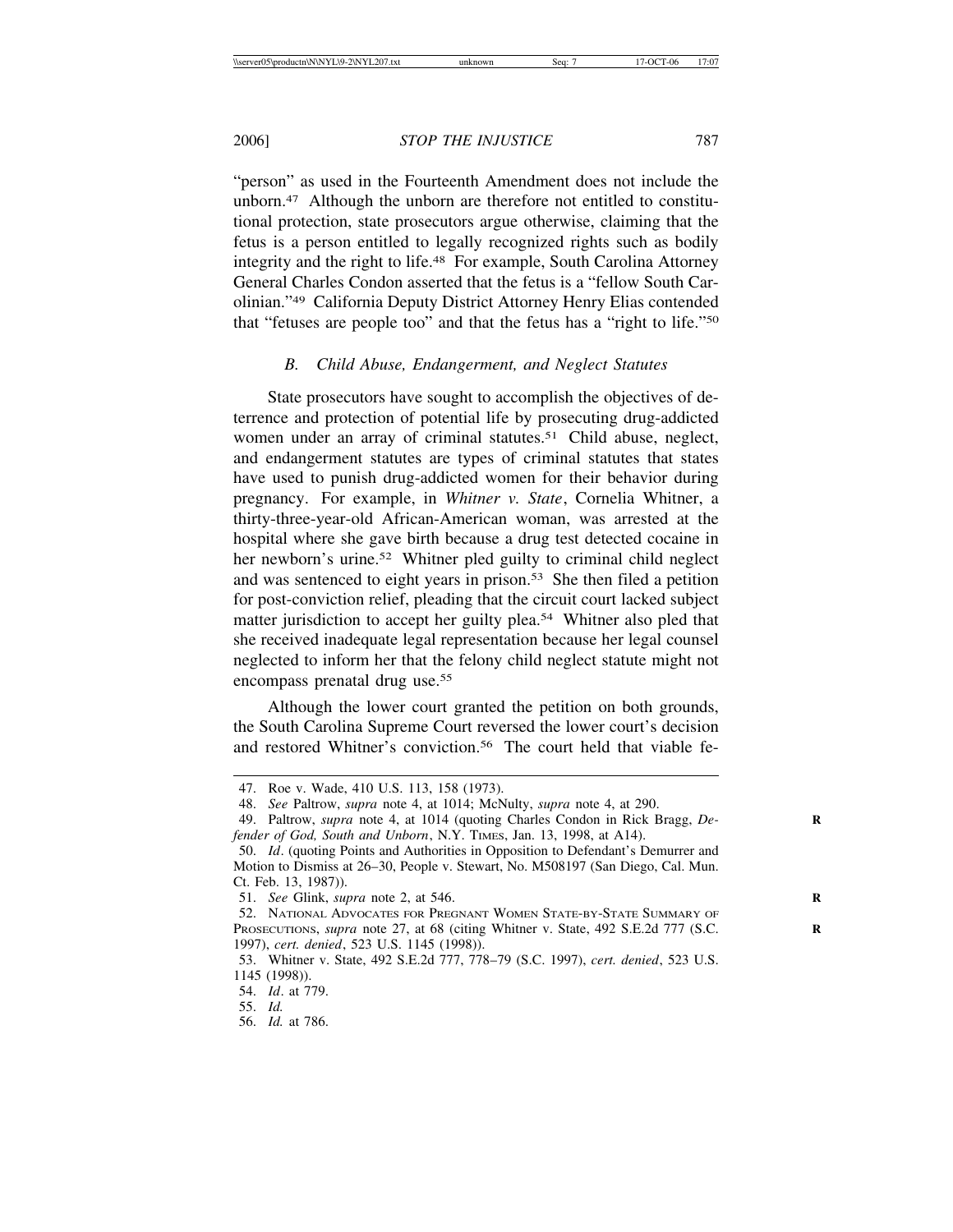tuses are persons under the state's child abuse statutes.57 The court based its reasoning on the fact that South Carolina law has traditionally recognized that viable fetuses are persons entitled to certain legal rights and privileges.58 Moreover, the court noted that in the prior case of *State v. Horne*, it had held that the word "person" used in criminal statutes includes fetuses.59 Therefore, the court did not think that it would make sense to treat a viable fetus as a person under homicide laws and wrongful death statutes but not under child abuse statutes.<sup>60</sup>

## *C. Manslaughter Statutes*

Manslaughter statutes are another mechanism that states use to prosecute drug-addicted women for their behavior during pregnancy. In *State v. Grubbs*, Geraldyne Grubbs, a twenty-three-year-old white woman, allegedly used cocaine during her pregnancy and delivered a son who died soon after birth.<sup>61</sup> An autopsy indicated that the infant suffered from a heart attack as a result of his mother's prenatal cocaine use.62 According to one source, Grubbs' boyfriend beat her and supplied her with drugs.<sup>63</sup> The State charged Grubbs with manslaughter, and she pled no contest to a lesser charge of criminally negligent homicide.<sup>64</sup> She was sentenced to five years in prison, with the final four and half years suspended.<sup>65</sup>

# *D. Homicide Statutes*

One final mechanism that states use to prosecute drug-addicted women's behavior during pregnancy is homicide statutes. In *State v. McKnight*, Regina McKnight, a twenty-two-year-old African-American woman, was charged with homicide by child abuse after experiencing a stillbirth.<sup>66</sup> The State contended that McKnight's cocaine

<sup>57.</sup> *Id.* at 780.

<sup>58.</sup> *Id.* at 779–80.

<sup>59.</sup> *Id*. at 780 (citing State v. Horne, 319 S.E.2d 703, 704 (S.C. 1984)).

<sup>60.</sup> *Id*.

<sup>61.</sup> *See* PALTROW, *supra* note 6, at 9 (citing State v. Grubbs, No. 4FA S89-415 **R** (Alaska Sup. Ct. Oct. 2, 1989)).

<sup>62.</sup> *Id.*

<sup>63.</sup> *Id.*

<sup>64.</sup> NATIONAL ADVOCATES FOR PREGNANT WOMEN STATE-BY-STATE SUMMARY OF PROSECUTIONS, *supra* note 27, at 2.

<sup>65.</sup> *Id*.

<sup>66.</sup> State v. McKnight, 576 S.E.2d 168, 171 (S.C. 2003); NATIONAL ADVOCATES FOR PREGNANT WOMEN STATE-BY-STATE SUMMARY OF PROSECUTIONS, *supra* note 27, at 78. **R**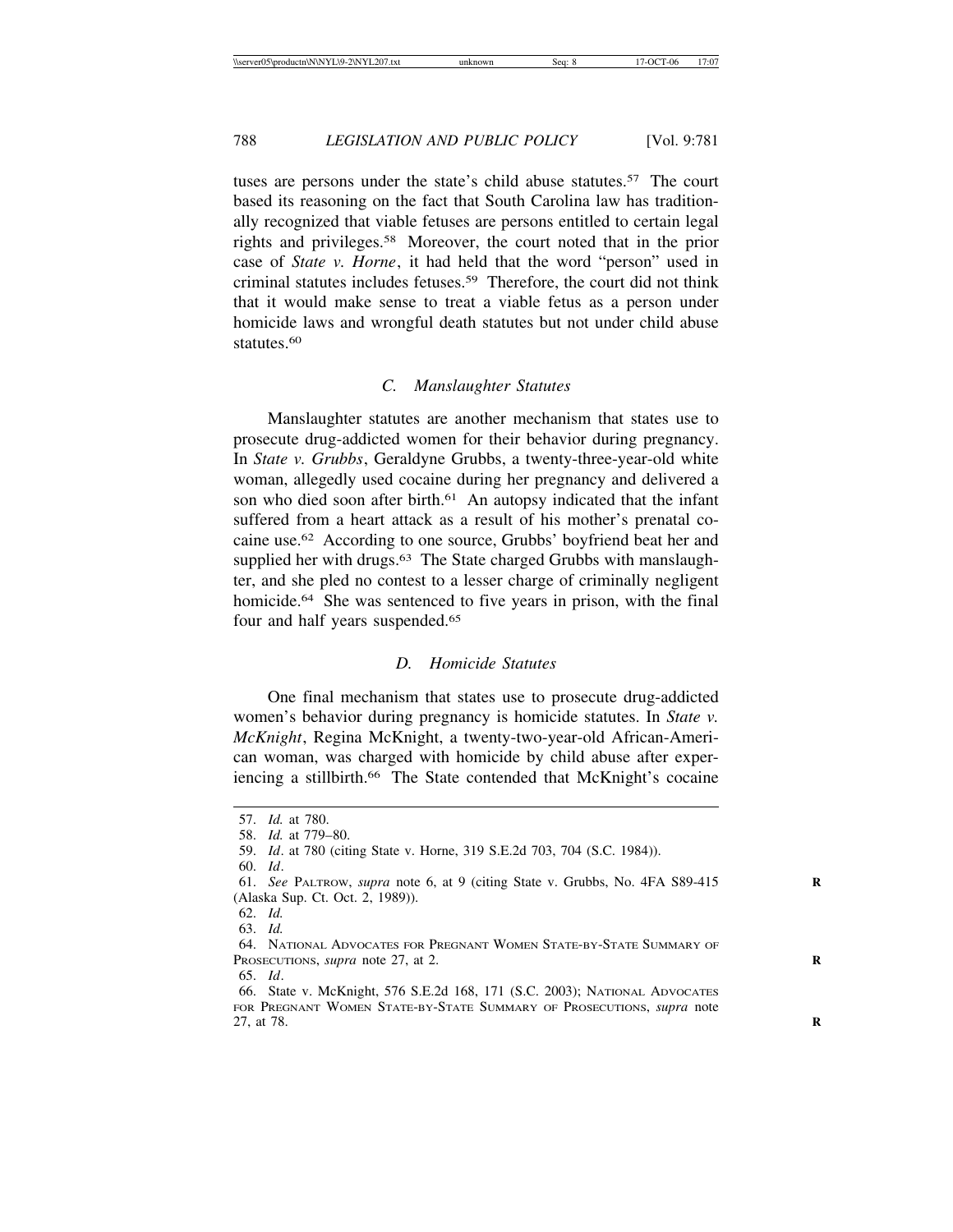use during pregnancy caused her fetus's death.<sup>67</sup> The South Carolina Supreme Court held that under South Carolina law, a viable fetus is a "child" within the meaning of the child abuse statute.68 The court affirmed McKnight's conviction and sentence of twenty years in prison, suspended to service of twelve years.<sup>69</sup>

# II.

# CONSTITUTIONAL AND POLICY ARGUMENTS AGAINST THE PUNISHMENT OF PREGNANT DRUG-ADDICTED WOMEN

The opponents of criminalizing maternal substance abuse include legal scholars, women's reproductive rights organizations, and medical, public advocacy, and health groups. Such opponents make numerous policy arguments, including the claim that the prosecution of drug-addicted women is not an effective method of child protection. They maintain that the maternal substance abuse issue is best addressed through education and drug treatment, not through the criminal justice system. Moreover, these opponents raise several constitutional arguments against the punishment of drug-addicted women for their behavior during pregnancy. They contend that the states' prosecutorial strategies violate the constitutional guarantees to due process, equal protection, and right to privacy.

# *A. Policy Arguments*

Several policy arguments are made against the punishment of pregnant drug-addicted women. One is that the threat of criminal

<sup>67.</sup> *McKnight*, 576 S.E.2d at 172.

<sup>68.</sup> *Id*. at 174–75 (interpreting S.C. CODE ANN. § 16-3-85 (2000)).

<sup>69.</sup> *Id.* at 171, 179*.* In addition to child abuse, manslaughter, and homicide statutes, controlled substance statutes are another mechanism that states use to prosecute drugaddicted women for their behavior during pregnancy. However, states have not been successful in convicting women under these statutes.

To illustrate, in *Johnson v. State*, Jennifer Johnson, a twenty-three-year-old African-American woman, smoked marijuana and crack cocaine three to four times every day throughout her pregnancy. 602 So. 2d 1288, 1291 (Fla. 1992); NATIONAL ADVO-CATES FOR PREGNANT WOMEN STATE-BY-STATE SUMMARY OF PROSECUTIONS, *supra* note 27, at 11. After delivering two healthy children in 1987 and 1988, Johnson was **R** convicted of delivering a controlled substance to persons under age eighteen. *Johnson*, 602 So. 2d at 1290–91.

The Florida Supreme Court held, however, that the statute did not authorize prosecutions of those mothers who took illegal drugs close enough in time to childbirth that a doctor could testify that a tiny amount passed from mother to child in the few seconds before the umbilical cord was cut. *See id.* at 1296. The court based its reasoning on public policy concerns, asserting that prosecuting pregnant women for "delivering" drugs to their newborns is counterproductive because the prosecution will deter pregnant women from seeking prenatal or medical care. *See id*. at 1295–96.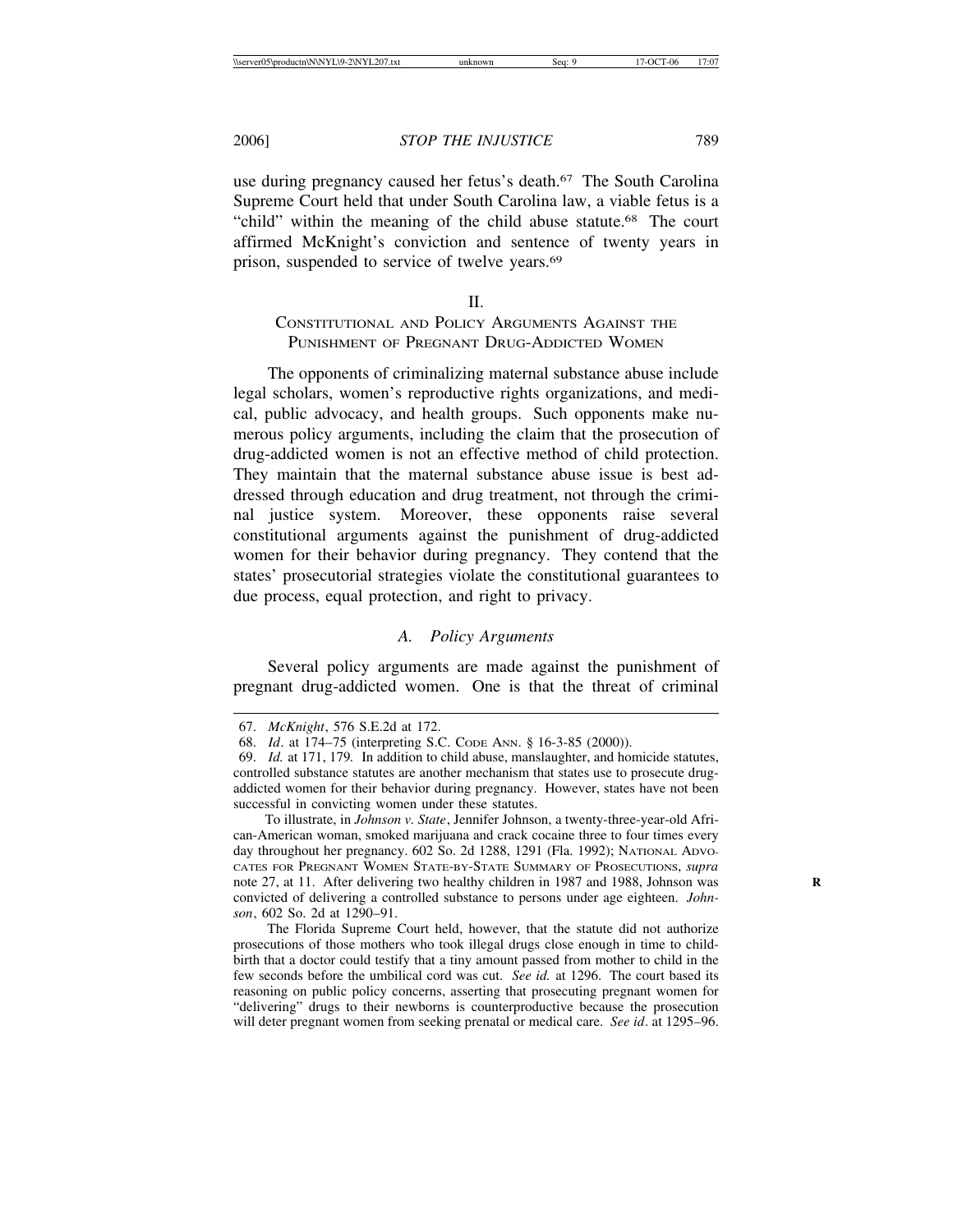prosecution does not protect the health of the fetus<sup>70</sup> or tackle pregnant drug-addicted women's drug dependency problems.71 The states' prosecutorial strategies discourage a pregnant drug-addicted woman from seeking pre- and post-natal care because of the fear that she will be punished for her behavior's potential effect on her fetus.72 Without proper prenatal care, however, a drug-addicted woman and her fetus are likely to suffer more health problems and are more likely to die.73 A pregnant drug-addicted woman may also be dissuaded from carrying her pregnancy to term for fear of being reported as a drug user. She might believe that the most feasible way to avoid criminal punishment for her prenatal drug use is to have an abortion.<sup>74</sup> Hence, the prosecution of pregnant drug-addicted women, presumably done to protect the fetus, may have the opposite effect of increasing the number of abortions.75 Leading medical organizations, including the American Medical Association, the American College of Obstetricians and Gynecologists, the American Psychiatric Association, the American Public Health Organization, and the March of Dimes, argue that the most effective way to tackle pregnant drug-addicted women's drug dependency problems is through education and community-based treatment<sup>76</sup>

Another policy argument revolves around the doctor-patient relationship. The use of child abuse, neglect, controlled substance, manslaughter, and homicide statutes to combat maternal substance abuse could have the effect of imposing a legal obligation upon doctors to

<sup>70.</sup> *See* Deanna Rae Reitman, Note, *The Collision Between the Rights of Women, the Rights of the Fetus and the Rights of the State: A Critical Analysis of the Criminal Prosecution of Drug Addicted Pregnant Women*, 16 ST. JOHN'S J. LEGAL COMMENT. 267, 302–03 (2002).

<sup>71.</sup> *See* Note, *supra* note 4, at 368–69. **R**

<sup>72.</sup> *See* National Advocates for Pregnant Women, Over 50 Public Health Organizations, Experts, and Related Advocates Condemn the Prosecution of Pregnant Woman (Oct. 30, 2003), http://www.advocatesforpregnantwomen.org/issues/pr\_ltr\_gilligan. htm.

<sup>73.</sup> Note, *supra* note 4, at 370. **R**

<sup>74.</sup> *See* Reitman, *supra* note 70, at 303–04. **R**

<sup>75.</sup> *See id*.

<sup>76.</sup> National Advocates for Pregnant Women, Over 70 Child Welfare and Public Health Organizations, Expert, and Advocates Condemn the Prosecution of Pregnant Women in Texas (Mar. 1, 2005), http://www.advocatesforpregnantwomen.org/issues/ texasprosecute.htm; *see also* National Advocates for Pregnant Women, Medical, Public Health, and Public Advocacy Groups: Excerpted Statements, http://www.advocatesforpregnantwomen.org/issues/medsupp.htm (last visited Jan. 21, 2006) [hereinafter National Association for Pregnant Women, Excerpted Statements].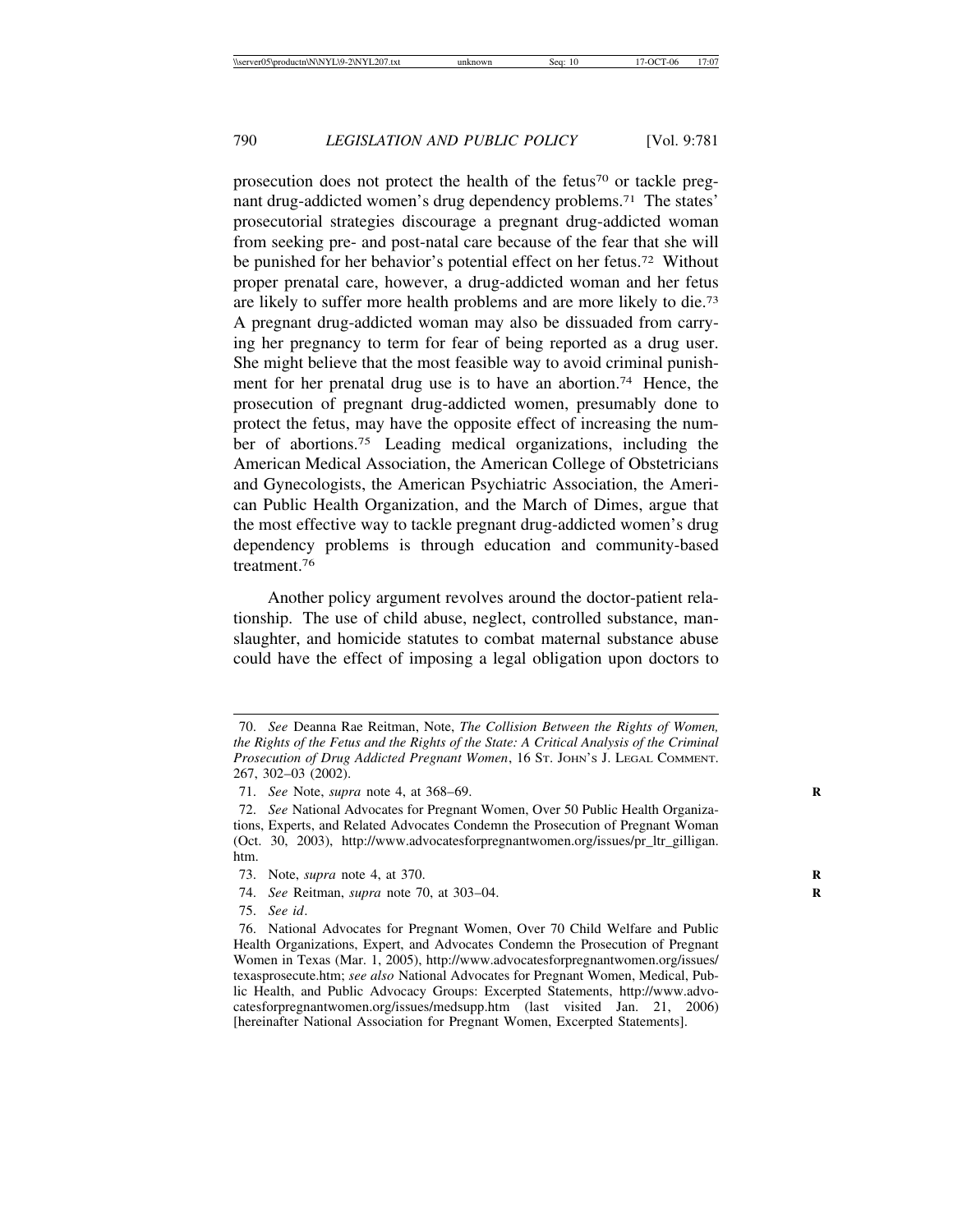report their pregnant drug-addicted patients' prenatal misbehavior.<sup>77</sup> The partnership between doctors and law enforcement would result in the loss of trust between the pregnant drug-addicted patient and her doctor.78 Numerous public health organizations, experts, and advocates maintain that in order for health and prenatal care to be effective, the pregnant drug-addicted patient must be able to trust that her doctor will not disclose her confidences and report her to local enforcement authorities.79 Additionally, imposing a legal obligation on doctors to report the failure of the patient to adhere to medical advice forces a doctor to focus less on the health care of his pregnant drug-addicted patient and to prioritize the medical needs of the fetus.80

A final policy concern for critics involves the relationship between the mother and her family. The punishment of a drug-addicted woman for her behavior during pregnancy has both emotional and financial consequences on her family.81 Imprisonment separates a woman from her family, thereby preventing her from attending to their needs. A woman cannot ensure that her children and other family members are bathed, clothed, fed, and have shelter.<sup>82</sup> Additionally, defending against charges stemming from substance abuse during pregnancy may cost a large sum of money which puts a financial burden on the woman and her family.83 Moreover, imprisonment inhibits the woman from providing the physical, emotional, and mental care that newborns generally receive from their mothers.

# *B. Constitutional Arguments*

In addition to the various policy arguments just discussed, several constitutional arguments based on due process, equal protection, and

- 80. *See* Note, *supra* note 4, at 370. **R**
- 81. *Id*. at 371.
- 82. *See id*.

<sup>77.</sup> *Id.* at 370 (arguing that criminal laws aimed at punishing risky maternal conduct would impose duty upon doctors to report patients who did not heed their medical advice).

<sup>78.</sup> Andrew E. Taslitz, *A Feminist Fourth Amendment?: Consent, Care, Privacy, and Social Meaning in* Ferguson v. City of Charleston, 9 DUKE J. GENDER L. & POL'Y 1, 48 (2002) ("Breach of doctor-patient trust is likely to have particularly ill effects on patients' future trust in physicians, willingness to seek medical help, and willingness to follow doctors' directives.").

<sup>79.</sup> *See* National Association for Pregnant Women, Excerpted Statements, *supra* note 76 (contending that health risks to women and their fetuses can be minimized **R** through care, counseling, and continued medical supervision, but for it to be effective patients have to be able to trust that their doctors will keep their secrets and not turn them in to local enforcement authorities).

<sup>83.</sup> *See id*. (asserting that imprisonment and fines diminish limited resources that drug-addicted women have to support themselves and their families).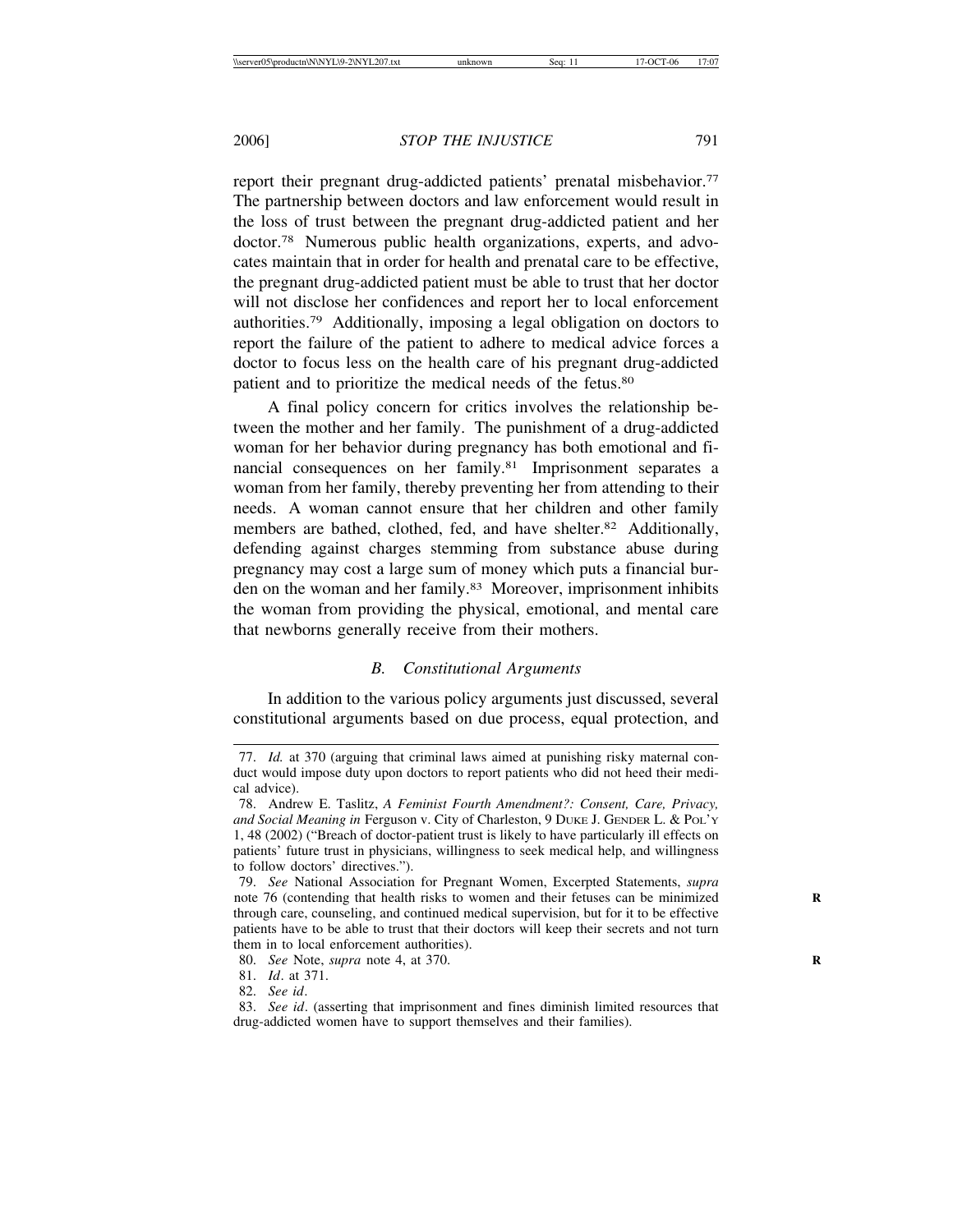the right to privacy are made against the punishment of pregnant drugaddicted women.

#### *1. Due Process*

The due process argument claims that a woman does not have fair notice that child abuse, neglect, endangerment, homicide, manslaughter, and controlled substance statutes apply to her maternal behavior's potential, and actual, effects on her fetus.<sup>84</sup> Due process requires that "[w]hen an individual's life, liberty or property is to be curtailed by the government, that individual must receive notice from the government, which usually occurs through the publication of laws passed by the legislature."85 The State violates the fair notice requirement of due process when it fails to warn a drug-addicted woman that her fetus will be treated as a child or victim and that she will be regarded as a criminal offender for "harming" her fetus for purposes of child abuse, neglect, endangerment, homicide, manslaughter, and controlled substance abuse statutes.86

While many women are surely unaware that their behavior during pregnancy may be punishable, the due process argument is nevertheless weakened because states have been prosecuting drug-addicted women for their behavior during pregnancy since the late 1970s.<sup>87</sup> It therefore becomes difficult to accept the claim that these women lack fair notice.88 Moreover, due to extensive media coverage reporting on the numerous problems that may be experienced by babies exposed to drugs in the womb, it is fair to say that women are put on some notice that their behavior could potentially harm their fetuses.89

## *2. Equal Protection*

The equal protection arguments are premised on sex and racial discrimination. One equal protection argument is, in effect, that the

<sup>84.</sup> Margaret Phillips, Comment, *Umbilical Cords: The New Drug Connection*, 40 BUFF. L. REV. 525, 540, 551 (1992).

<sup>85.</sup> *Id*. at 540; *see also* JOHN E. NOWAK & RONALD D. ROTUNDA, CONSTITUTIONAL LAW 529–30 (4th ed. 1992).

<sup>86.</sup> *See* Phillips, *supra* note 84, at 540. **R**

<sup>87.</sup> *See supra* Part I.A.

<sup>88.</sup> *See, e.g*., Whitner v. State, 492 S.E.2d 777, 785 (S.C. 1997) ("[I]t is common knowledge that use of cocaine during pregnancy can harm the viable unborn child. Given these facts, we do not see how Whitner can claim she lacked fair notice that her behavior constituted child endangerment as proscribed in section 20-7-50. Whitner had all the notice the Constitution requires.")

<sup>89.</sup> *See* Glink, *supra* note 2, at 538–39 (explaining how media's extensive coverage **R** of growing drug problem in United States, particularly among pregnant women, has contributed to public's awareness of effects of drug use on fetuses).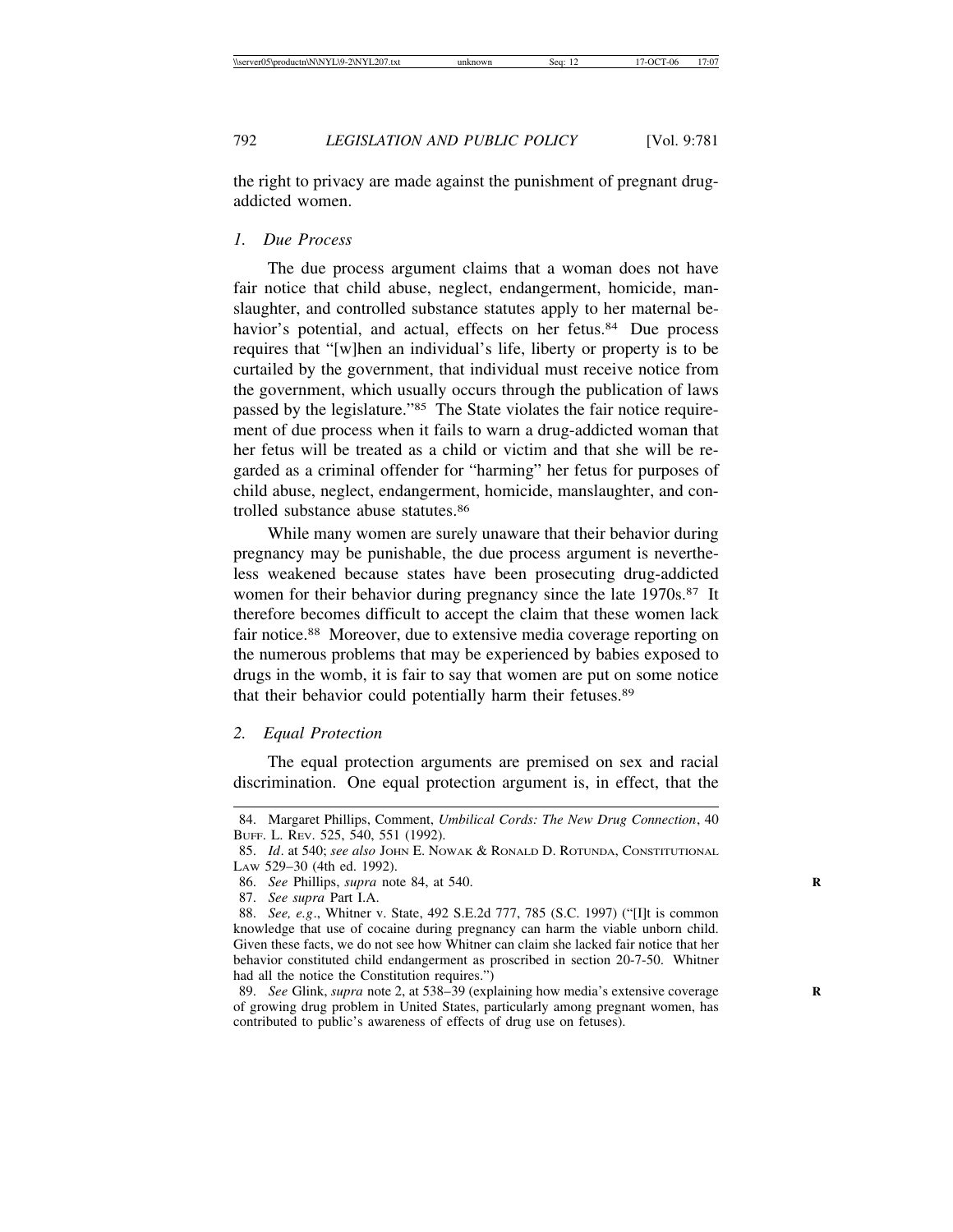criminalization of maternal substance abuse singles out women for punishment.90 State prosecutors do not punish the men who help conceive the children and who give pregnant women drugs, yet there have been studies which suggest that the sperm of male substance abusers can lead to health risks for the fetus.<sup>91</sup> Even if the substance-abusing boyfriend or husband of a pregnant drug-addicted woman has an offspring who is born with defects, the boyfriend or husband is not prosecuted for the harm he may have caused to his child.92 A pregnant drug-addicted woman who gives birth to a healthy baby, however, may still be charged under various criminal statutes for exposing her fetus to "harm." Critics argue that such differential, gender-based treatment is discrimination in violation of the Equal Protection Clause.93

The problem with the sex discrimination argument under the Equal Protection Clause is that in some situations, pregnancy-based classifications may only receive deferential rational basis review.94 Although gender-based classifications are subject to a heightened, intermediate level of scrutiny,95 pregnancy-based classifications are not necessarily gender-based classifications and thus do not necessarily require this same high level of scrutiny.96 Instead, the Court applies a

93. *See, e.g.*, Michelle Oberman, *Sex, Drugs, Pregnancy, and the Law: Rethinking the Problems of Pregnant Women Who Use Drugs*, 43 HASTINGS L.J. 505, 526–31 (1992) (concluding that Minnesota law regarding reporting of prenatal exposure to controlled substances would fail intermediate scrutiny, given that government interest in pre-viable fetal life is not sufficient to permit state regulation of mothers' bodies).

94. *See* Geduldig v. Aiello, 417 U.S. 484, 496 n.20 (1974).

95. United States v. Virginia, 518 U.S. 515, 555 (1996). *See also* Ellen Marrus, *Crack Babies and the Constitution Ruminations About Addicted Pregnant Women After* Ferguson v. City of Charleston, 47 VILL. L.REV. 299, 325 (2002) (explaining that intermediate standard of equal protection analysis requires states to have "exceedingly persuasive justification[s]" for gender-based classifications) (quoting *Virginia*, 518 U.S. at 531).

96. *Geduldig*, 417 U.S. at 496 n.20 ("While it is true that only women can become pregnant, it does not follow that every legislative classification concerning pregnancy

<sup>90.</sup> Julia Elizabeth Jones, Comment, *State Intervention in Pregnancy*, 52 LA. L. REV. 1159, 1166–67 (1992).

<sup>91.</sup> *Id.* at 1167 & n.52 (citing Janny Scott, *Study Finds Cocaine Can Bind to Sperm*, L.A. TIMES, Oct. 9, 1991, at A1, and noting that study's results were not conclusive that paternal drug use could harm fetuses).

<sup>92.</sup> *Cf.* Josephine Gittler, Commentary, *The American Drug War, Maternal Substance Abuse and Child Protection: A Commentary*, 7 J. GENDER RACE & JUST. 237, 252 (2003) (noting that pregnant female drug users began to be singled out for prosecution in mid-1980s); Kary Moss, Recent Development, *Substance Abuse During Pregnancy*, 13 HARV. WOMEN'S L.J. 278, 286 (1990) ("[P]regnant women are being singled out for criminal liability while similar behavior engaged in by men or nonpregnant women remains immune.").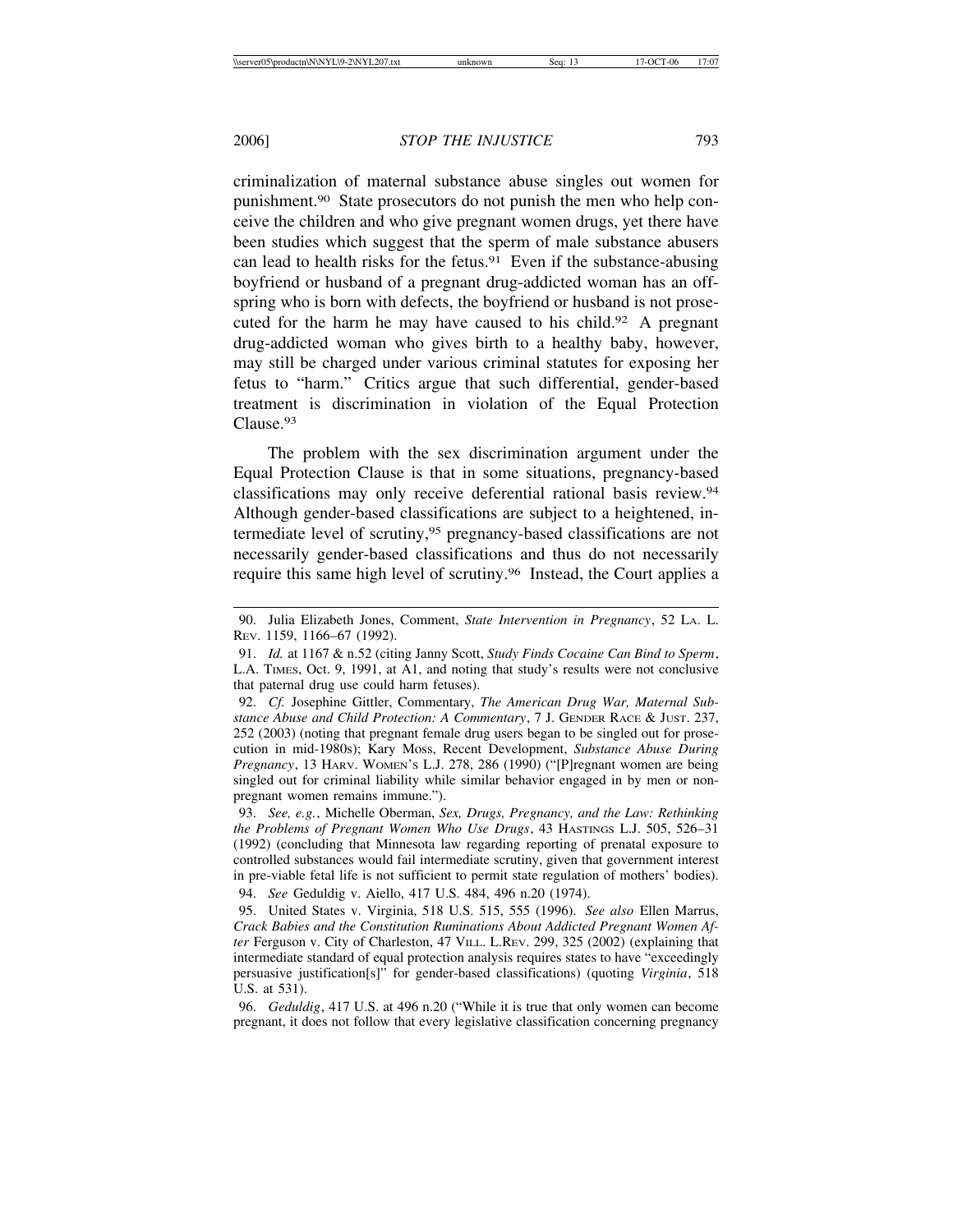rational basis test to these types of classifications.<sup>97</sup> Under the rational basis test, the State only has to demonstrate that the classification is rationally related to a legitimate governmental interest.98 The State would probably be successful in arguing that ensuring that the fetus is born free from the temporary or permanent physical or mental impairments that can arise from maternal substance abuse is a legitimate governmental interest.99 One persuasive argument for subjecting only women to criminal prosecution in these situations is that "[s]ince the mother is in the best situation to protect her infant, controlling her behavior would be substantially related to the protection of the child."100 Therefore, singling out women for prosecution for pregnancy-related harms to fetuses would probably survive an equal protection attack premised on sex discrimination.

The other equal protection argument concerns racial discrimination. Poor African-American women have borne the brunt of state prosecutors' punitive approach, to the point that some critics assert that states are targeting African-American women.101 Studies indicate that approximately the same percentage of white women and African-American women use drugs during pregnancy; one study reports that "'15.4 percent of white women and 14.1 percent of African-American women use[ ] drugs during pregnancy.'"102 Another study indicates that a pregnant African-American woman is almost ten times more likely than a pregnant white woman to be reported to health authorities

is a sex-based classification . . . ."); *see also* Bray v. Alexandria Women's Health Clinic, 506 U.S. 263, 327 (1993) (interpreting *Geduldig*).

<sup>97.</sup> *See* Note, *supra* note 41, at 223. **R**

<sup>98.</sup> *See* United States v. Carolene Prods. Co., 304 U.S. 144, 152 (1938); *see also* Note, *supra* note 41, at 224. **R**

<sup>99.</sup> *See* Note, *supra* note 41, at 224. **R**

<sup>100.</sup> Jones, *supra* note 90, at 1168. **R**

<sup>101.</sup> *See* Dorothy E. Roberts, *Punishing Drug Addicts Who Have Babies: Women of Color, Equality, and the Right of Privacy*, 104 HARV. L. REV. 1419, 1452–55 (1991); *see also* Kathleen R. Sandy, Commentary, *The Discrimination Inherent in America's Drug War: Hidden Racism Revealed by Examining the Hysteria Over Crack*, 54 ALA. L. REV. 665, 690 (2003) ("'By both design and implementation, the policy led inevitably to the identification and punishment of drug use by pregnant, low-income women of color, leaving other pregnant users free of the threat of warrantless, suspicionless, nonconsensual drug testing.'") (quoting American Civil Liberties Union, Supreme Court Preview: 2000 Term, Ferguson v. City of Charleston (No. 99-936), Background: Social and Legal Contexts (Oct. 1, 2000), http://www.aclu.org/scotus/ 2000/22364prs20001001.html).

<sup>102.</sup> Sandy, *supra* note 101, at 687 (quoting American Civil Liberties Union, Supreme Court Preview: 2000 Term, Ferguson v. City of Charleston (No. 99-936), Background: Social and Legal Contexts (Oct. 1, 2000), http://www.aclu.org/scotus/ 2000/22364prs20001001.html).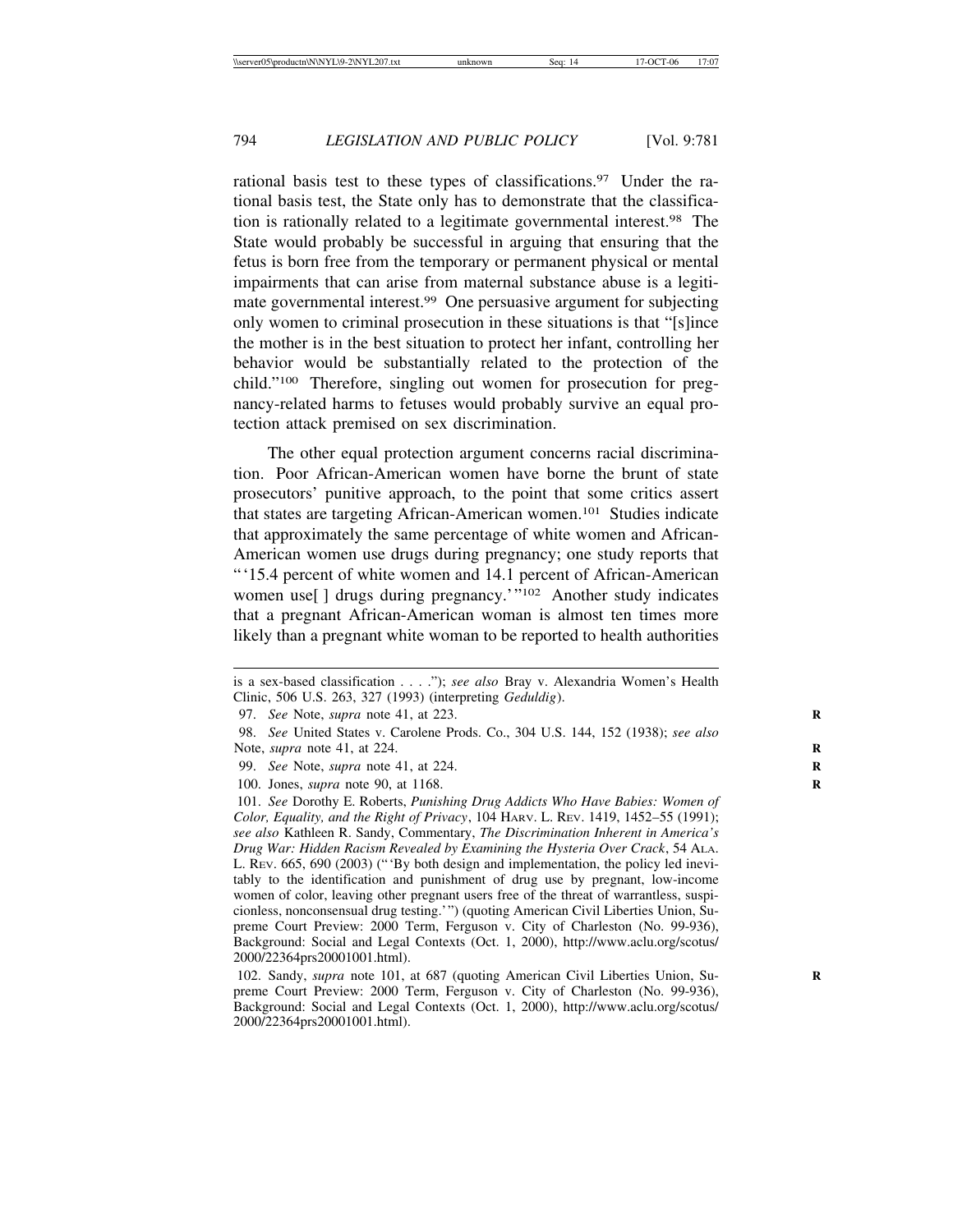for drug use.103 This gross racial disparity in the reporting and subsequent prosecution of drug-addicted women leads critics to believe that a discriminatory purpose motivates state prosecutors' desire to make maternal substance abuse a crime.

For example, Professor Dorothy Roberts reports that "over *ninety percent* of Florida prosecutions for drug abuse during pregnancy have been brought against [b]lack women," even though a study found that only about twenty-six percent of drug users in one Florida county were African-American.104 Similarly, Lynn Paltrow, Executive Director of National Advocates for Pregnant Women, confirms Roberts's racial discrimination argument by referring to a program at the Medical University Hospital in Charleston, South Carolina.105 Under the program, hospital staff members reported those pregnant patients who tested positive for cocaine to the police, who then arrested the women.106 The majority of the women tested for drugs and arrested by the police were African-American; indeed, "[a]ll but one of the thirty women arrested pursuant to the policy were African-American."<sup>107</sup>

Such disparities do not prove that such prosecutions are unconstitutional, however, because the Supreme Court has interpreted racial discrimination under the Equal Protection Clause narrowly. The Court has held that a racial discrimination claim under the Equal Protection Clause cannot be based upon disparate impact alone; it also requires proof of discriminatory intent.108 It is difficult to prove that the State, in its prosecutions for maternal substance abuse, actually intended to discriminate against pregnant, drug-addicted, African-American women.<sup>109</sup> In order to prove such a claim, a litigant would most likely have to show evidence indicating a pattern of disparate treatment that is unexplainable on grounds other than race, historical

<sup>103.</sup> Ira J. Chasnoff et al., *The Prevalence of Illicit-Drug or Alcohol Use During Pregnancy and Discrepancies in Mandatory Reporting in Pinellas County, Florida*, 322 NEW ENG. J. MED. 1202, 1204 (1990); *see also* Roberts, *supra* note 101, at **R** 1433–34 (citing Chasnoff et al.); Lorraine Schmall, *Addicted Pregnancy as a Sex Crime*, 13 N. ILL. U. L. REV. 263, 295 (1993).

<sup>104.</sup> Roberts, *supra* note 101, at 1453 (citing Chasnoff et al., *supra* note 103, at **R** 1204).

<sup>105.</sup> Paltrow, *supra* note 4, at 1024–25. **R**

<sup>106.</sup> *Id*.

<sup>107.</sup> *Id*. at 1025.

<sup>108.</sup> Washington v. Davis, 426 U.S. 229, 239–45 (1976); *see* Roberts, *supra* note 101, at 1452. **R**

<sup>109.</sup> United States v. Armstrong, 517 U.S. 456, 463–64 (1996) ("A selective-prosecution claim is . . . an independent assertion that the prosecutor has brought the charge for reasons forbidden by the Constitution. . . . [T]he showing necessary to obtain discovery should itself be a significant barrier to the litigation . . . .").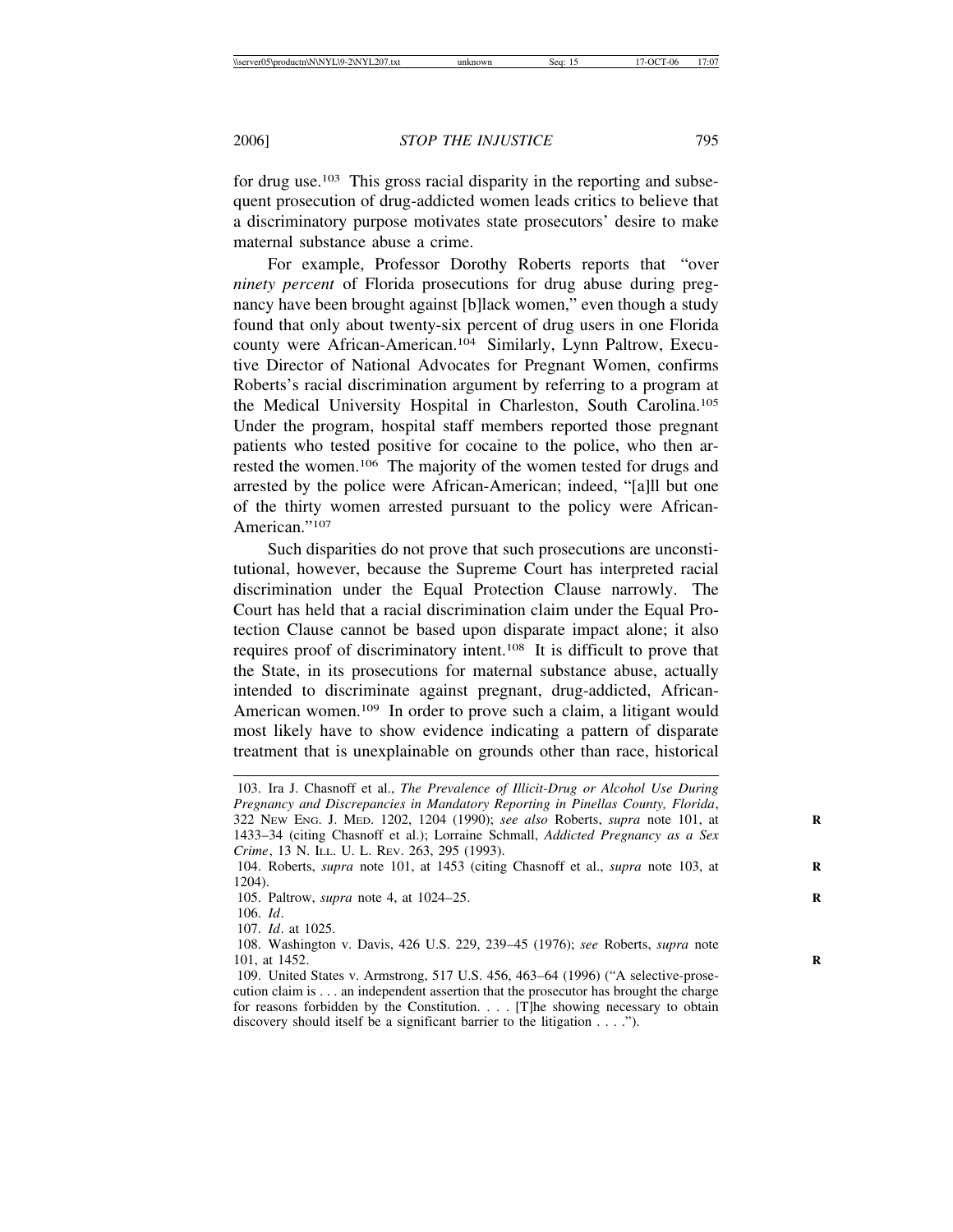background of the State's decision to criminalize maternal substance abuse with the idea that this would primarily affect African-American women, or departures from the normal procedures for bringing charges against drug-addicted women.110

## *3. Right to Privacy*

Another constitutional argument is based on the right to privacy: the prosecution of a pregnant drug-addicted woman infringes upon a woman's right to privacy, as established in *Roe v. Wade*. 111 In *Roe*, the Supreme Court held that the right to privacy, "whether it be founded in the Fourteenth Amendment's concept of personal liberty and restrictions upon state action . . . or . . . in the Ninth Amendment's reservation of rights to the people, is broad enough to encompass a woman's decision whether or not to terminate her pregnancy."112 Advocates of the right to privacy contend that a woman does not lose her right to privacy simply because she becomes pregnant, and the constitutional right to privacy "extends to both women and men, regardless of their biological differences."113 Advocates therefore contend that because the Constitution does not differentiate among persons who are able to enjoy the right to privacy, the pregnant woman remains a "person" as defined and protected under the Constitution.<sup>114</sup> Hence, the State's mechanisms—prosecution by child abuse, endangerment, controlled substance abuse, manslaughter, and homicide statutes—infringe upon a drug-addicted woman's fundamental right to privacy because these mechanisms punish her simply for exercising her constitutional right to procreate.<sup>115</sup>

Additionally, advocates assert that drug-addicted women make no claim to a right to drug or alcohol dependence or a right to harm their fetuses. Rather, it is a woman's constitutional right "to become pregnant and to give birth despite her drug dependence . . . that the [criminal] prosecution violates."116 Punishing a woman for her behav-

115. *See id*. at 278–79.

<sup>110.</sup> *See* Arlington Heights v. Metro. Hous. Dev. Corp*.*, 429 U.S. 252, 266–68 (1977) (discussing factors that are relevant to proving racially discriminatory purpose, such as "a clear pattern, unexplainable on grounds other than race," "[t]he historical background of the decision," "legislative or administrative history" of official state actions, and "departures from the normal procedural sequence").

<sup>111. 410</sup> U.S. 113 (1973); Reitman, *supra* note 70, at 276. **R**

<sup>112.</sup> *Roe*, 410 U.S. at 153.

<sup>113.</sup> Reitman, *supra* note 70, at 276. **R**

<sup>114.</sup> *See id*. at 277.

<sup>116.</sup> Brief for American Public Health Association et al. as Amici Curiae Supporting Defendant's Motion to Dismiss, People v. Gilligan, No. 2003-1192 (N.Y. Sup. Ct. Nov. 4, 2003), http://www.nyclu.org/rrp\_gilligan\_amicus\_110503.html.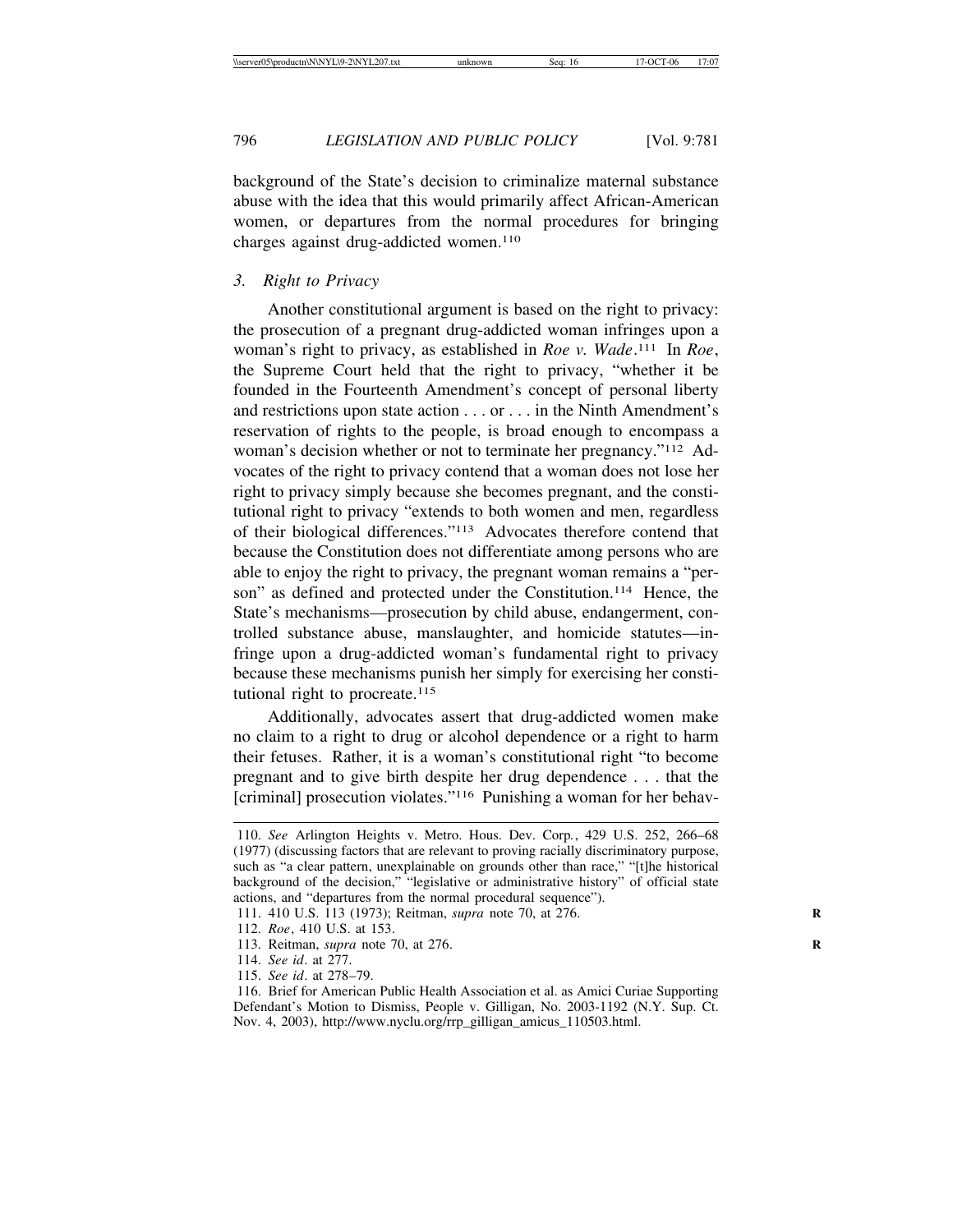ior during pregnancy infringes upon her personal autonomy by interfering with her body while she is pregnant.117 The right to personal autonomy enables a woman to be free "from interference by others and the ability to flourish among and in relation to others."118 Accordingly, there is rarely, if ever, a context in which the State is justified in using the criminal justice system to interfere in a woman's child-bearing decisions.119

The right to privacy argument, however, is limited by the State's interest in protecting the life of the unborn, and thus the right to privacy is not absolute.120 It must be balanced against the State's interest in protecting the potential life that the pregnant drug-addicted woman is carrying.121

#### III.

# THE EIGHTH AMENDMENT ARGUMENT AGAINST PUNISHING PREGNANT DRUG-ADDICTED WOMEN

Another constitutional argument against criminalizing maternal substance abuse that critics have not fully explored is grounded in the Eighth Amendment's guarantee against cruel and unusual punishment.122 Punishing a drug-addicted woman for her behavior during pregnancy is arguably unconstitutional because she is being punished solely due to her status as a drug addict. The Supreme Court in *Robinson v. California* held that it is cruel and unusual to punish an individual for his or her status as a drug addict, absent a criminal act.<sup>123</sup> Based on this reasoning, punishing drug-addicted women for their drug use during pregnancy violates the Eighth Amendment since a large number of these women were drug addicts before they became pregnant, they did not engage in overt misconduct or commit a crimi-

121. *See Roe*, 410 U.S. at 155 ("[A]t some point the state interests as to protection of health, medical standards, and prenatal life, become dominant.").

122. *See* U.S. CONST. amend. VIII.

<sup>117.</sup> Reitman, *supra* note 70, at 280. **R**

<sup>118.</sup> *Id*. at 279.

<sup>119.</sup> *See id*. at 278.

<sup>120.</sup> Planned Parenthood of Southeastern Pa. v. Casey, 505 U.S. 833, 869 (1992) ("The woman's liberty is not so unlimited, however, that from the outset the State cannot show its concern for the life of the unborn, and at a later point in fetal development the State's interest in life has sufficient force so that the right of the woman to terminate the pregnancy can be restricted."); *see also* Roe v. Wade, 410 U.S. 113, 154 (1973) (finding that right to privacy is subject to some limitations, including State's interest in "safeguarding health, in maintaining medical standards, and in protecting potential life.").

<sup>123. 370</sup> U.S. 660, 667 (1962) (holding that imprisoning person "even though he has never touched any narcotic drug . . . or been guilty of any irregular behavior . . . inflicts a cruel and unusual punishment in violation of the Fourteenth Amendment").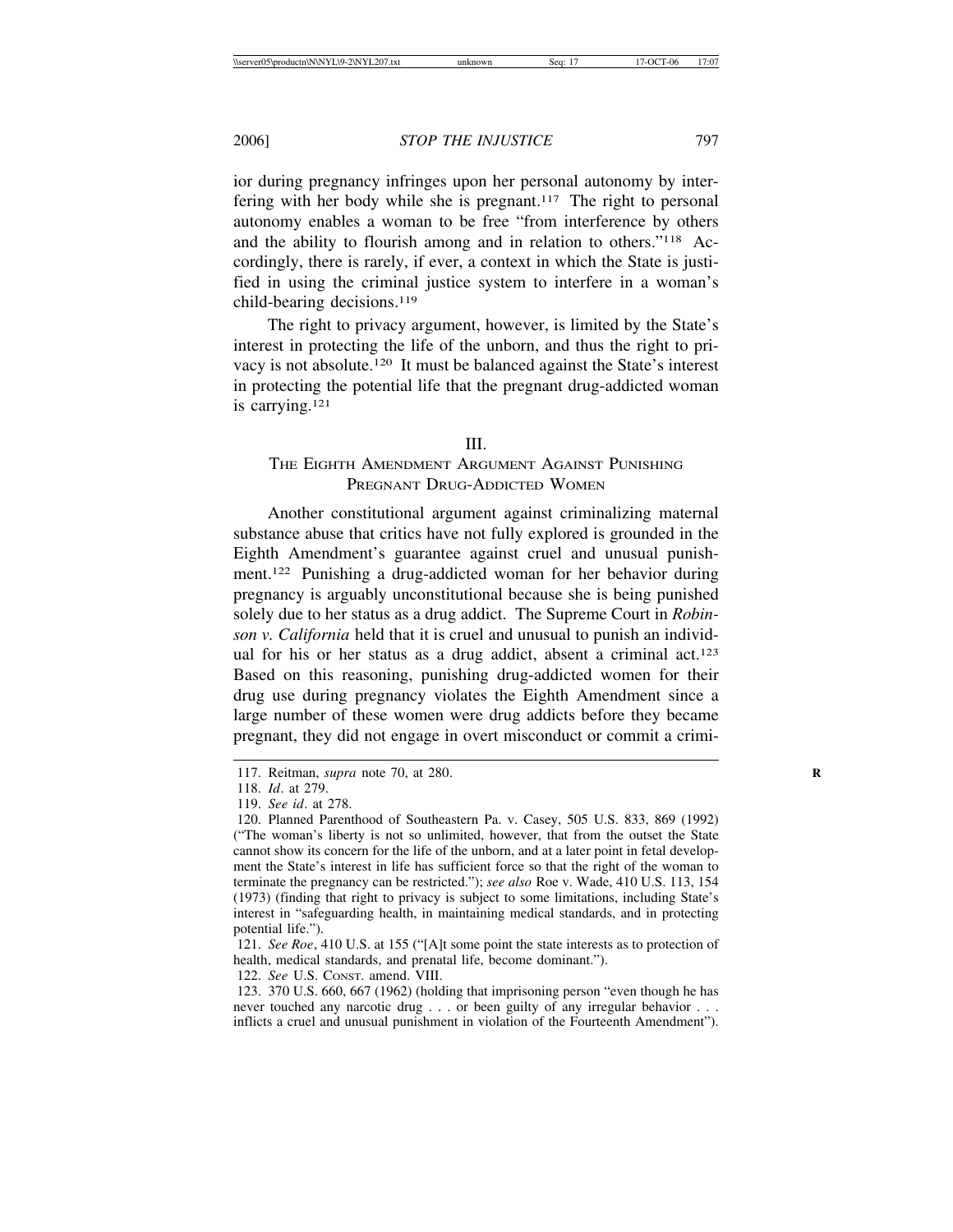nal act,124 and they did not intend to harm their fetuses. Thus, the State subjects these women to punishment simply because of their status as drug addicts. In order to appreciate a potential Eighth Amendment prohibition of the criminalization of maternal substance abuse, the history of the Amendment's Cruel and Unusual Punishment Clause must first be analyzed.

# *A. The Origins and Meaning of the Cruel and Unusual Punishment Clause of the Eighth Amendment*

The authority to define criminal offenses and establish punishments for committed offenses has generally rested with the states. However, the Eighth Amendment limits states' unfettered discretion in defining criminal offenses and setting punishments.<sup>125</sup> The Eighth Amendment states that "[e]xcessive bail shall not be required, nor excessive fines imposed, nor cruel and unusual punishments inflicted."126

The Eighth Amendment was derived from the 1689 English Bill of Rights.127 The English Bill of Rights "was first, an objection to the imposition of punishments which were unauthorized by statute and outside the jurisdiction of the sentencing court, and second, a reiteration of the English policy against disproportionate penalties."128 Despite this prohibition on such punishments, however, English courts continued to sentence individuals to "horrific and cruel ends."129

The Framers, by contrast, interpreted the cruel and unusual punishment clause of the English Bill of Rights to prohibit torture and barbaric treatment.130 George Mason, one of the most outspoken

<sup>124.</sup> *See infra* notes 172–176 and accompanying text (discussing elements of criminal act).

<sup>125.</sup> *See* Cooper Indus. v. Leatherman Tool Group, 532 U.S. 424, 433–34 (2001) (citing Furman v. Georgia, 408 U.S. 238 (1972) (per curiam) and noting that Due Process Clause of Fourteenth Amendment makes Eighth Amendment applicable to states).

<sup>126.</sup> U.S. CONST. amend. VIII.

<sup>127.</sup> *See* Anthony F. Granucci, *"Nor Cruel and Unusual Punishments Inflicted:" The Original Meaning*, 57 CAL. L. REV. 839, 840, 852–53 (1969). 128. *Id*. at 860.

<sup>129.</sup> Michael P. DeGrandis, Casenotes, Atkins v. Virginia*: Nothing Left of the Independent Legislative Power to Punish and Define Crime*, 11 GEO. MASON L. REV. 805, 813 (2003). For example, the drawing and quartering of male criminals was not abolished until 1814, when disemboweling was eliminated by statute; beheading and quartering were not eliminated until 1870; and the burning of female felons did not end until 1790. Granucci, *supra* note 127, at 855–56. **R**

<sup>130.</sup> Granucci, *supra* note 127, at 841-42. The Framers relied on Blackstone's *Commentaries*, the only legal treatise at the time that discussed punishment, in understanding what types of punishments were cruel and unusual. *See id*. at 862. The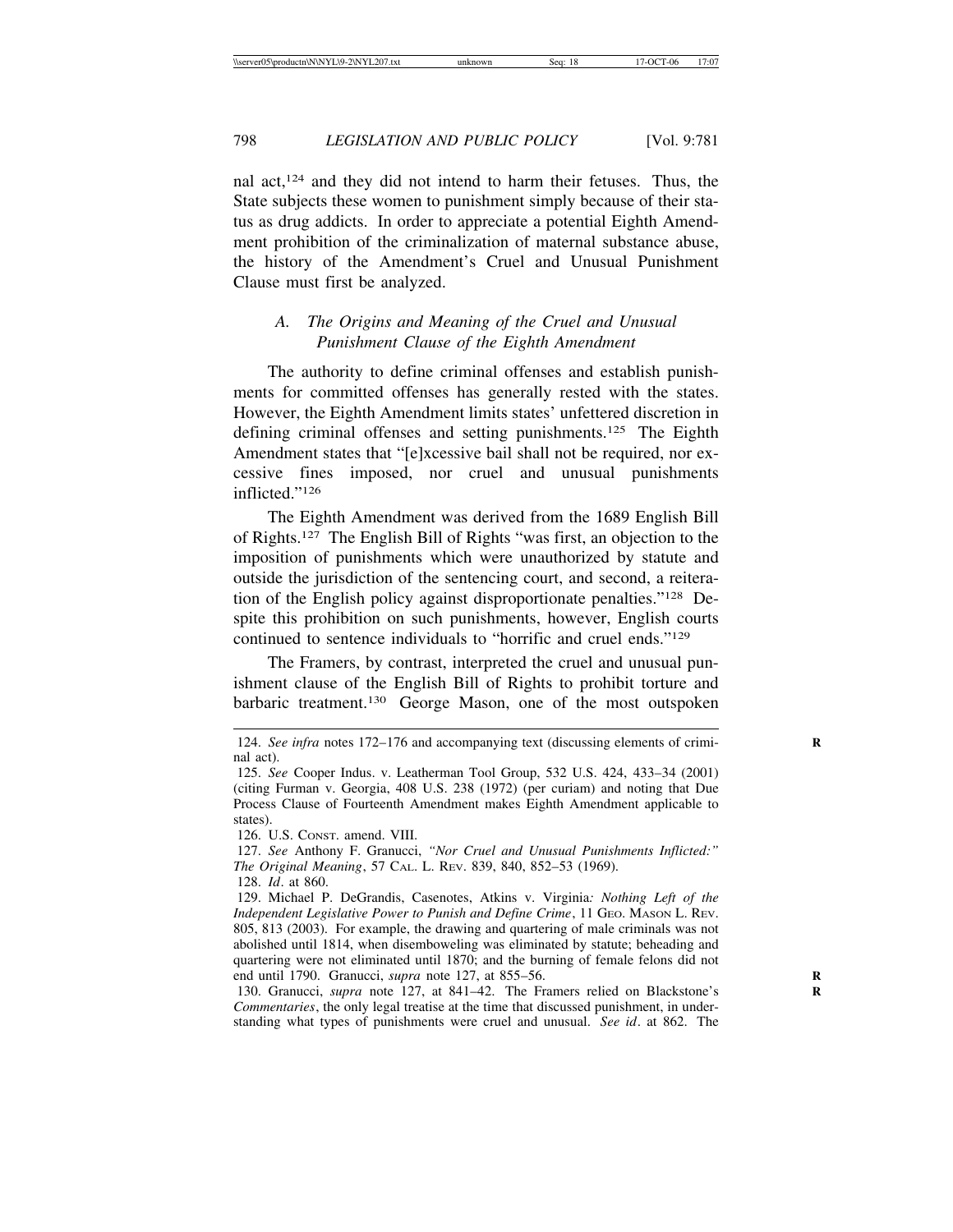Framers, was instrumental in shaping the Framers' view of the United States Constitution's Cruel and Unusual Punishment Clause. Mason included verbatim the English Bill of Rights' Cruel and Unusual Punishment Clause in the Virginia Declaration of Rights in 1776.131 When Virginia delegates met to consider the United States Constitution, Mason clarified that he interpreted the clause as prohibiting torture.132 Eight states followed Mason's lead and included the cruel and unusual punishment clause in their state constitutions.133 Then, in 1787, the federal government incorporated the clause into the Northwest Ordinance.134 Finally, in 1791, the Framers affixed the Cruel and Unusual Punishment Clause to the Eighth Amendment of the United States Constitution.135

In addition to prohibiting torture and barbaric modes of punishment, the Framers wanted the Cruel and Unusual Punishment Clause to limit government's power in defining crimes.136 Some Framers feared that if Congress was not restricted in the types of punishments it could impose upon those who were convicted of crimes, there was no telling what types of punishments it could create.137 Congress could fashion punishments for criminals at its whim.

Besides protecting against torturous and barbaric punishment and limiting the legislature's exercise of power, the Framers wanted the Eighth Amendment to stand for the principle of equality. The Cruel and Unusual Punishment Clause is also a prohibition against the selective and arbitrary application of penalties against minorities, outcasts, and unpopular groups.138 This principle stems from the idea that when the State singles out minorities and others for punishment for committing particular crimes but does not punish mainstream, socially integrated or acceptable groups for engaging in the same or similar

134. *Id*.

*Commentaries* gave examples of extreme modes of punishment such as disemboweling alive, public dissection, quartering, beheading, mutilation, and branding. *Id*. at 862–64 (citing 4 BLACKSTONE, COMMENTARIES ON THE LAWS OF ENGLAND 369–72 (1st. ed. 1769)).

<sup>131.</sup> *Id*. at 840.

<sup>132.</sup> *Id*. at 841–42 (citing 3 J. ELLIOT, THE DEBATES IN THE SEVERAL STATE CON-VENTIONS ON THE ADOPTION OF THE FEDERAL CONSTITUTION 111 (2d ed. 1881)).

<sup>133.</sup> *Id*. at 840.

<sup>135.</sup> *Id*.

<sup>136.</sup> *See* Furman v. Georgia, 408 U.S. 238, 260–63 (1972) (Brennan, J., concurring). 137. *See id.* at 260.

<sup>138.</sup> *See id*. at 245 (Douglas, J., concurring) (citing W. FORSYTH, HISTORY OF TRIAL BY JURY 367–68 (2d ed. 1971)).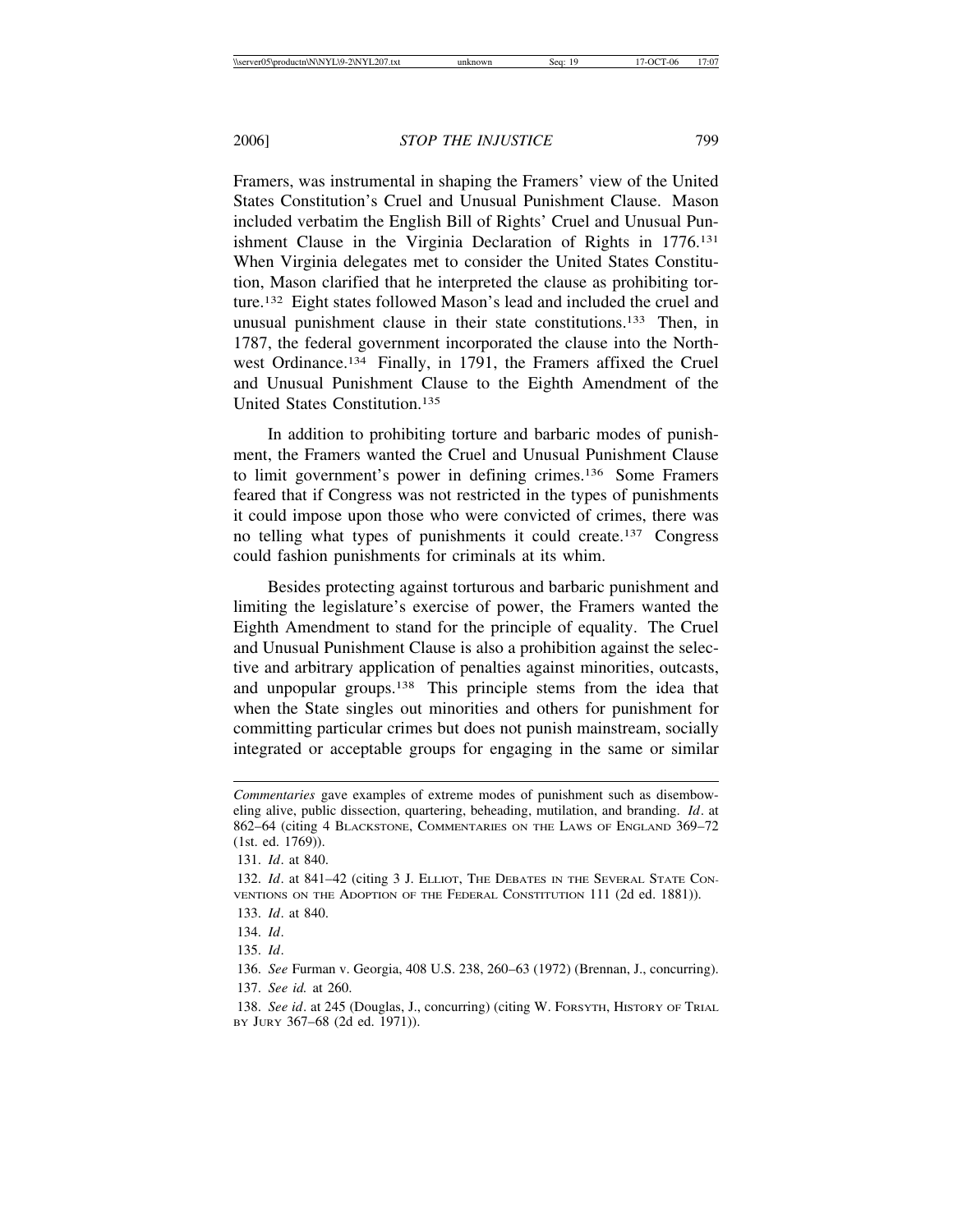acts, the State violates standards of human dignity.139 Concurring in the Court's opinion in *Furman v. Georgia*, Justice Douglas stated:

Those who wrote the Eighth Amendment knew what price their forebears had paid for a system based, not on equal justice, but on discrimination. In those days the target was not the blacks or the poor, but the dissenters, those who opposed absolutism in government, who struggled for a parliamentary regime, and who opposed governments' recurring efforts to foist a particular religion on the people. But the tool of capital punishment was used with vengeance against the opposition and those unpopular with the regime. One cannot read this history without realizing that the desire for equality was reflected in the ban against "cruel and unusual punishments" contained in the Eighth Amendment.<sup>140</sup>

Thus, the purpose of the Eighth Amendment was also to establish a criminal justice system based on equality.

# *B. The Supreme Court's Understanding of the Cruel and Unusual Punishment Clause*

The Supreme Court first interpreted the meaning of the Cruel and Unusual Punishment Clause in the 1878 case of *Wilkerson v. Utah*. 141 Utah territory laws stated that the punishment for first-degree murder was the death penalty, unless the jury suggested a life sentence of hard labor.<sup>142</sup> After his conviction for first-degree murder, Wilkerson contended that the territorial court erred in ordering death by shooting instead of death by hanging, the penalty under a federal statute.<sup>143</sup> The Court disagreed and held that the territorial government had the power to impose such a sentence,<sup>144</sup> declaring that "organized" [t]erritories are invested with legislative power which extends to all rightful subjects of legislation not inconsistent with the Constitution and laws of the United States."145 Accordingly, the territorial government could define criminal conduct and create punishments for engaging in prohibited behavior as long as the punishments did not violate

- 140. *Id*. at 255 (Douglas, J., concurring) (citation omitted).
- 141. 99 U.S. 130 (1878).
- 142. *Id*. at 132.

145. *Id*. at 133.

<sup>139.</sup> *Id.* at 274 (Brennan, J., concurring); *id*. at 245 (Douglas, J., concurring) ("But the words, at least when read in light of the English proscription against selective and irregular use of penalties, suggest that it is 'cruel and unusual' to apply the death penalty—or any other penalty—selectively to minorities . . . whom society is willing to see suffer though it would not countenance general application of the same penalty across the board.").

<sup>143.</sup> *Id*. at 131.

<sup>144.</sup> *Id.* at 137.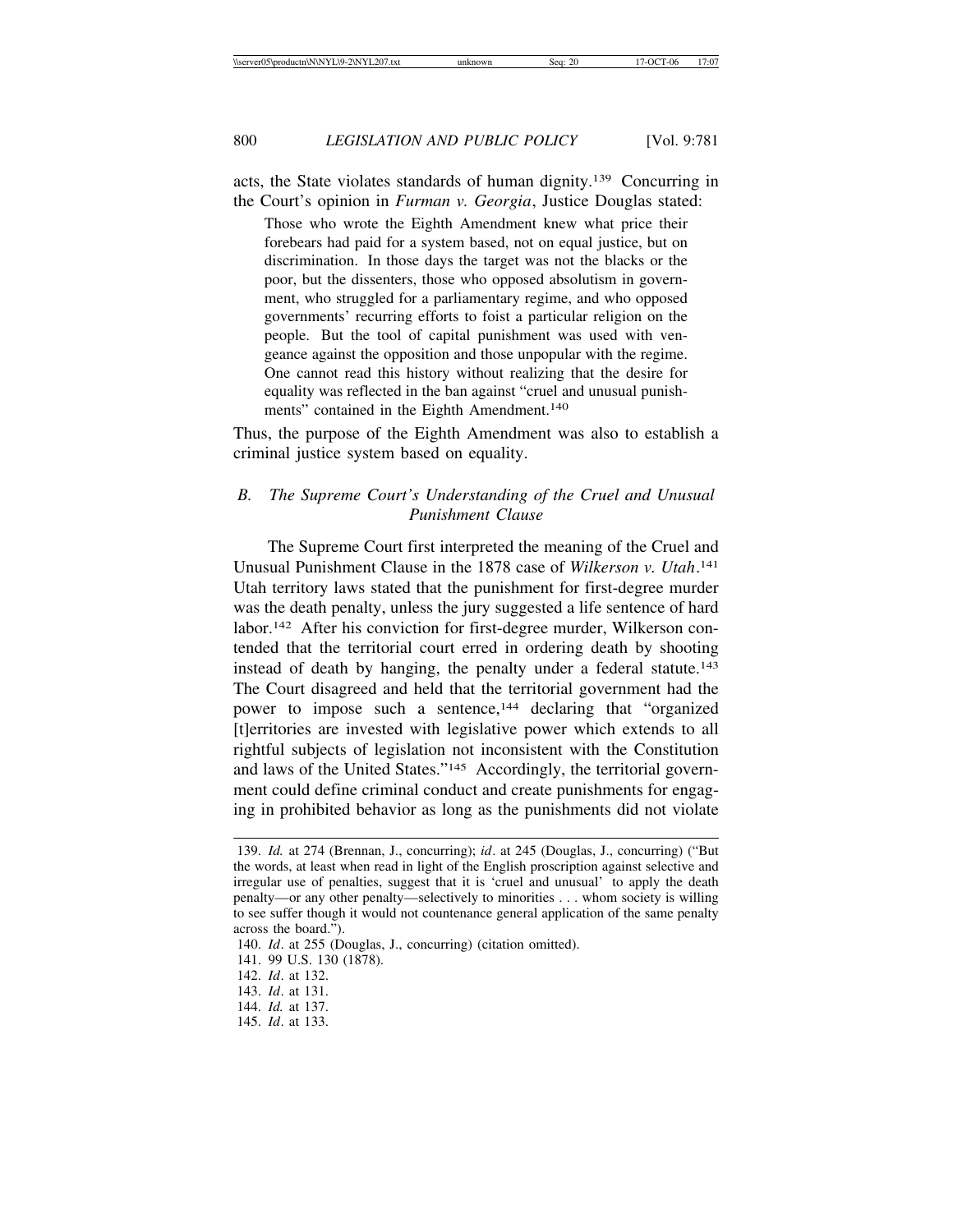the Eighth Amendment's ban on cruel and unusual punishment.146 In this case, the Court maintained that Wilkerson's sentence of death by shooting was not in violation of the Eighth Amendment. While acknowledging the difficulty in defining cruel and unusual punishment, the Court determined that torturous punishments such as emboweling alive, beheading, quartering, burning alive and "all others in the same line of unnecessary cruelty" were types of punishment prohibited by the Eighth Amendment.<sup>147</sup>

Twelve years later, in keeping with the principles of *Wilkerson*, the Court in *In re Kemmler* interpreted the Cruel and Unusual Punishment Clause narrowly by restricting its meaning to prohibiting "inhuman and barbarous" punishments.148 Kemmler, who was convicted of murder and sentenced to death, challenged New York's death penalty, which called for death by electrocution.<sup>149</sup> Kemmler claimed that death by electrocution was cruel and unusual.150 The Court rejected this argument, deferring to the determination of the New York legislature that death by electrocution was not cruel and unusual.151 The Court found that "[p]unishments are cruel when they involve torture or a lingering death, but the punishment of death is not cruel, within the meaning of that word as used in the Constitution. It implies . . . something inhuman and barbarous, something more than the mere extinguishment of life."152

It was not until 1910 that the Supreme Court moved away from its original understanding that cruel and unusual punishment referred only to torture and barbaric treatment and toward a more dynamic, contemporary understanding of the phrase. In *Weems v. United States*, the Court construed the Cruel and Unusual Punishment Clause as encompassing more than the types of punishments that were considered atrocious at the time of the Founding.<sup>153</sup> The Philippines Supreme Court had sentenced Weems, an American government official working in the Philippines, to fifteen years of "hard and painful labor" during which he "shall always carry a chain at the ankle, hanging from the wrist."154

146. *See id*. 147. *Id*. at 135–36. 148. 136 U.S. 436, 447 (1890). 149. *Id.* at 437. 150. *Id*. at 439. 151. *See id*. at 449. 152. *Id*. at 447. 153. 217 U.S. 349, 373 (1910). 154. *Id*. at 357–58, 381.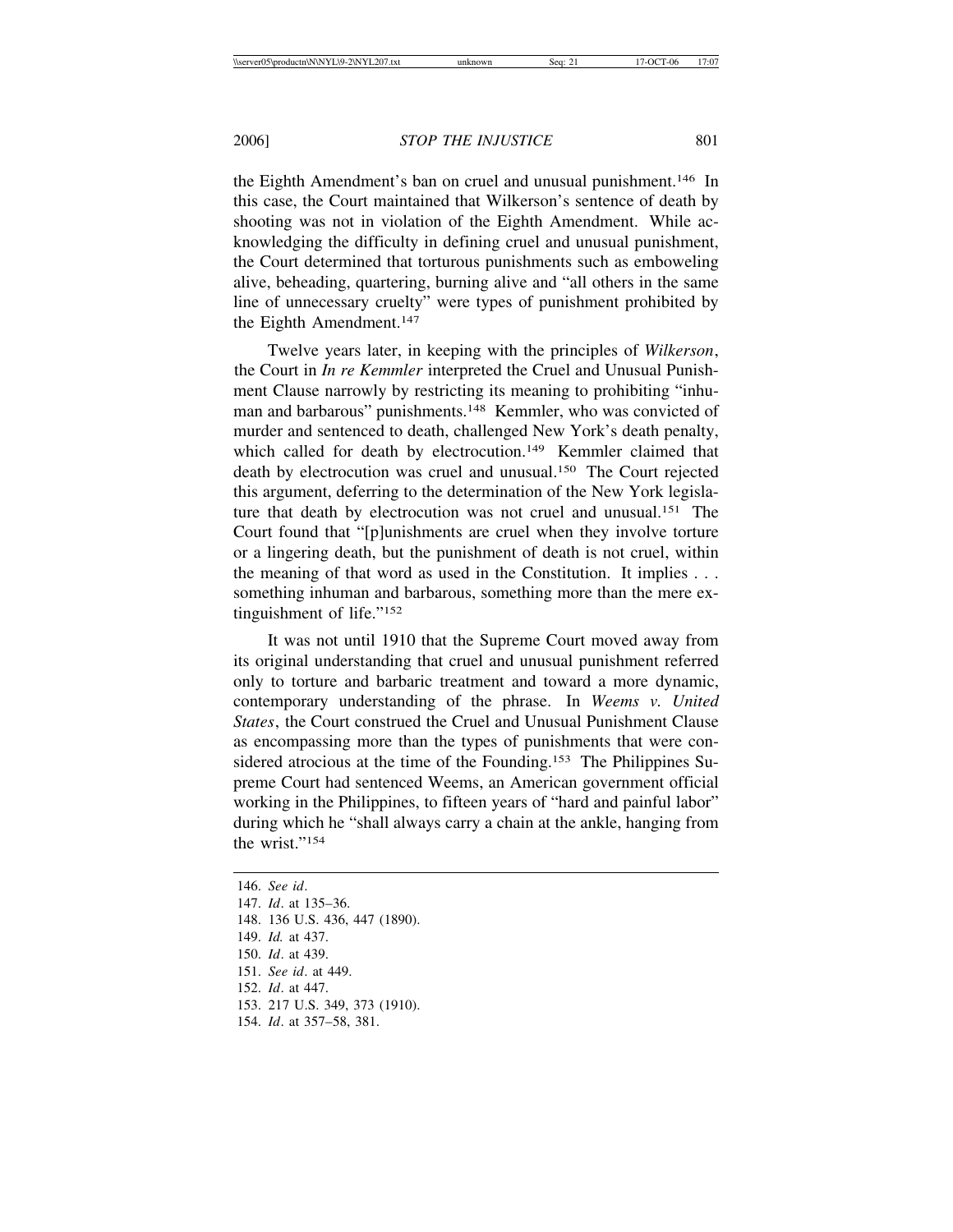Weems argued that the punishment was cruel and unusual and the Court agreed, holding that his punishment was cruel and unusual because it was not proportionate to his offense.155 The Court acknowledged that the Framers' intention in drafting the Eighth Amendment was to prevent legislative abuse of power, but the Court also suggested that the meaning of cruel and unusual punishment could not be static or confined to the period of the Founding.156 According to the Court, "a principle to be vital must be capable of wider application than the mischief which gave it birth. This is peculiarly true of constitutions."157 Even though the legislature had the primary role in defining crimes and punishments, it was nevertheless for the courts to determine whether the legislature overstepped the bounds of constitutionality and, if so, to overrule the legislative acts.158

In *Trop v. Dulles* in 1958, the Court reaffirmed the notion that the meaning of cruel and unusual punishment must be interpreted according to contemporary standards.159 The Court held that denationalization of a native-born American convicted by court-martial for wartime desertion was cruel and unusual punishment.160 To the Court, "[t]he basic concept underlying the Eighth Amendment is nothing less than the dignity of man."161 The Court noted that the Eighth Amendment ensures that the State's authority to punish be exercised within the bounds of "civilized standards."<sup>162</sup> The State may impose fines, imprisonment, and even execution so long as the punishment is proportionate to the offense, "but any technique outside the bounds of these traditional penalties is constitutionally suspect."163 The Court referred to *Weems*, explaining that the words of the Eighth Amendment are not fixed in time, that their "scope is not static," and that "the Amendment must draw its meaning from the *evolving standards of decency* that mark the progress of a maturing society."164

155. *See id*. at 381. 156. *See id*. at 372–73. 157. *Id*. at 373. 158. *See id*. at 379. 159. 356 U.S. 86, 101 (1958). 160. *Id*. at 87, 101. 161. *Id*. at 100. 162. *Id.* 163. *Id*. 164. *Id*. at 100–01 (emphasis added).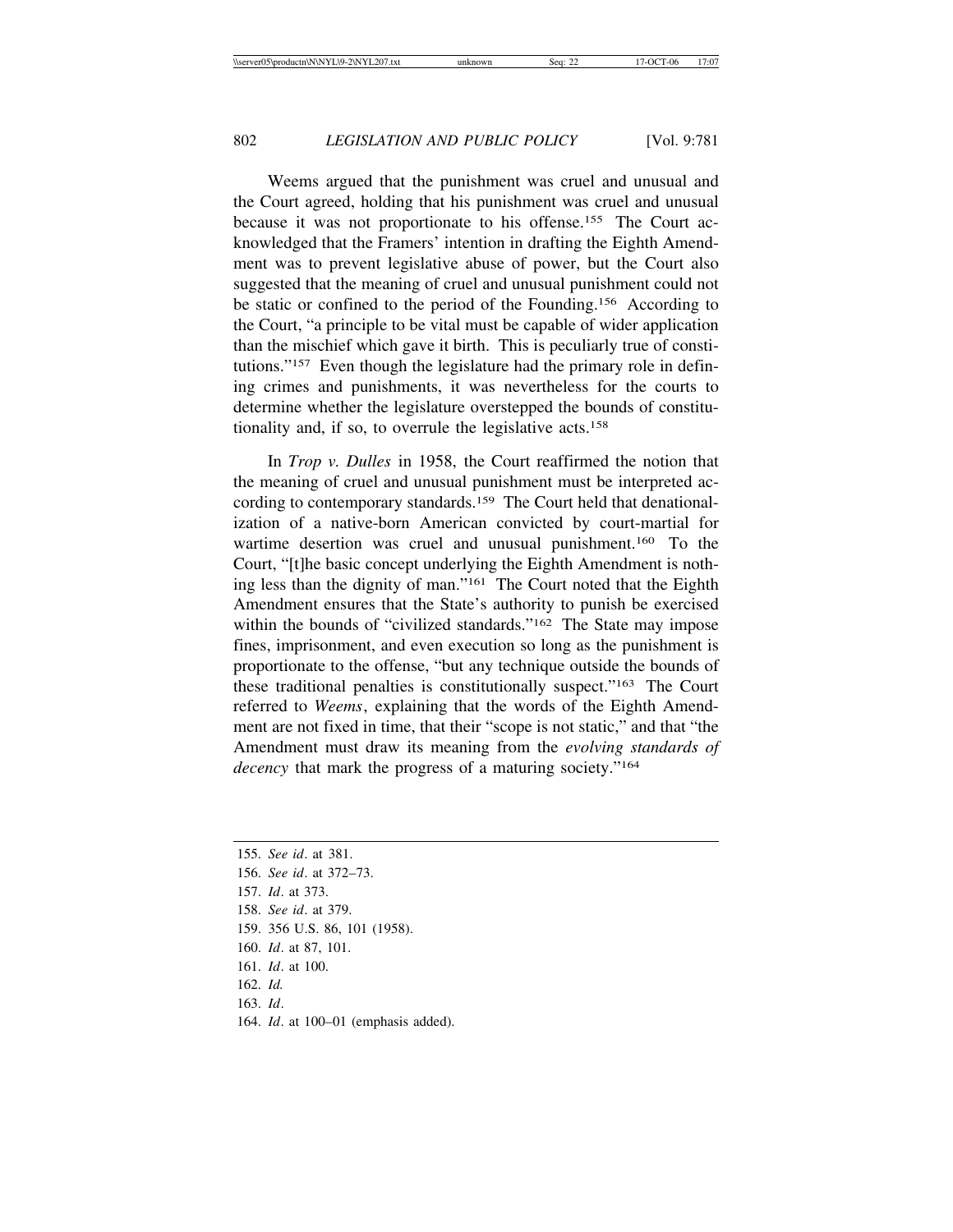### *C.* Robinson v. California

In *Robinson v. California*, the Court further refined its Eighth Amendment jurisprudence.165 California had established a statute which made it an offense for an individual to "be addicted to the use of narcotics."166 The appellant in the case was convicted based on testimony from two police officers.167 One officer testified that he "observed 'scar tissue and discoloration on the inside' of the appellant's right arm, and 'what appeared to be numerous needle marks and a scab which was approximately three inches below the crook of the elbow' on the appellant's left arm."168 The officer also testified that during questioning the appellant admitted that he occasionally used narcotics.<sup>169</sup>

The Court acknowledged the broad power of the State to regulate narcotic drugs within its jurisdiction, but still found that the California statute imposed a cruel and unusual punishment under the Eighth Amendment.<sup>170</sup> First, the Court based its finding on the status/act distinction,171 leading to an inference that California's statute violated the fundamental principle of criminal law that a culpable mens rea and criminal actus reus are required in order for a criminal offense to occur.172 If mens rea and actus reus are not present, then by definition there is no crime.173

The Court in *Robinson* appeared troubled by the fact that the jury was instructed that even if they disbelieved evidence indicating that appellant used drugs unlawfully in California, as long as they believed that the appellant's "status" or "chronic condition" was "that of being addicted to the use of narcotics," he could be convicted.174 Effectively, California had created a law in which a person could be contin-

<sup>165. 370</sup> U.S. 660 (1962).

<sup>166.</sup> *Id*. at 662.

<sup>167.</sup> *Id*. at 661.

<sup>168.</sup> *Id*.

<sup>169.</sup> *Id*.

<sup>170.</sup> *Id*. at 665–67. The Eighth Amendment was applied to the state via the Fourteenth Amendment. *See id.* at 667; Louisiana *ex rel.* Francis v. Resweber, 329 U.S. 459, 463 (1947).

<sup>171.</sup> *See Robinson,* 370 U.S. at 666.

<sup>172.</sup> United States v. Apfelbaum, 445 U.S. 115, 131 (1980). Mens rea refers to a wrongful intent, *see* State v. Crisp, 855 P.2d 795, 797 (Ariz. Ct. App. 1993), or culpable mental state. *See* United States v. Bailey, 444 U.S. 394, 403–04 (1980) (discussing approach used in Model Penal Code, which moves away from intent). Actus reus "must have its origin in some willed activity or omission on the part of the defendant." United States v. Muzii, 676 F.2d 919, 920 (2d Cir. 1982).

<sup>173.</sup> *See* Garnett v. State, 632 A.2d 797, 800 (Md. 1993).

<sup>174.</sup> *Robinson*, 370 U.S. at 665.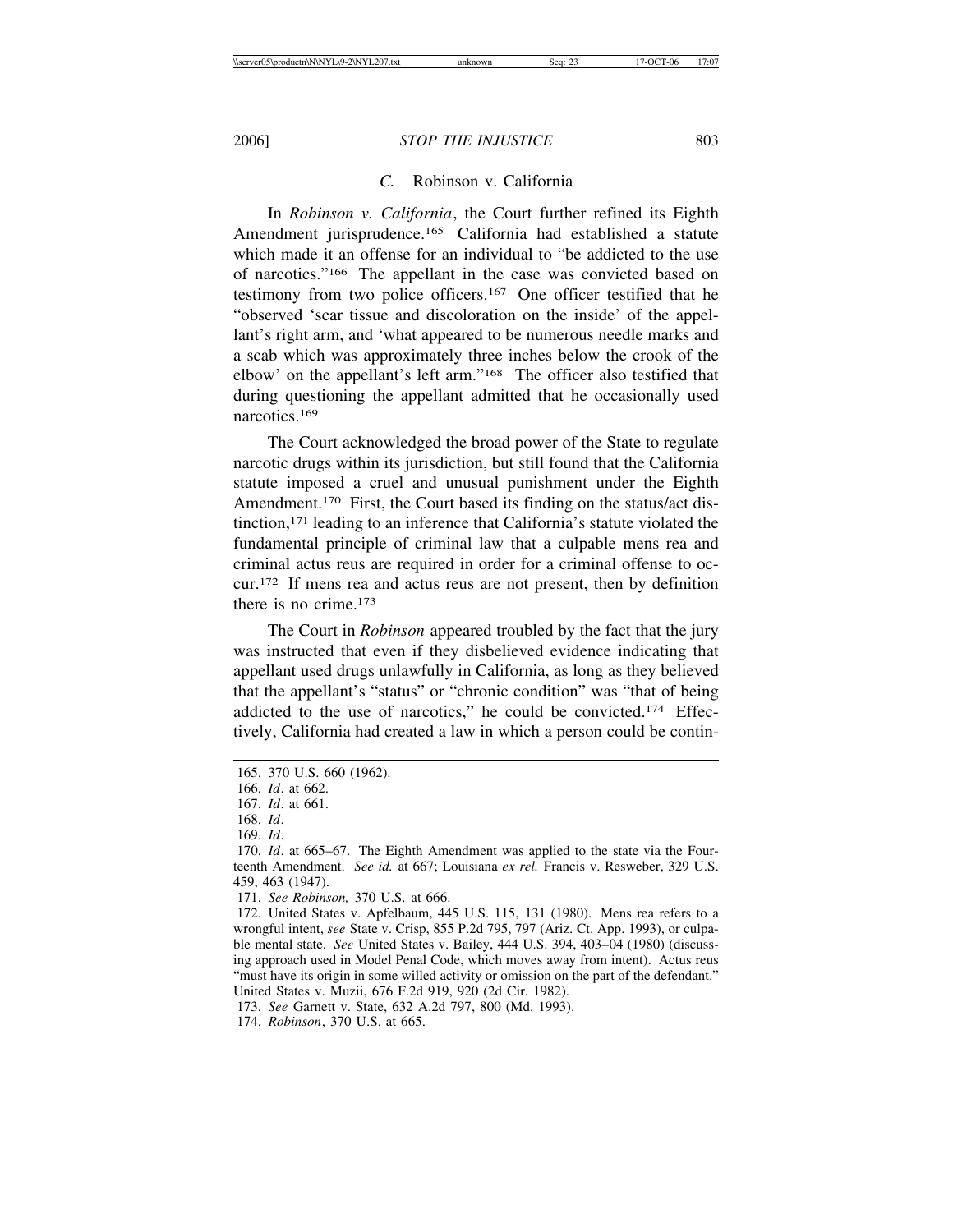uously in violation of the statute, regardless of whether he or she had ever used or possessed any narcotic in California.175 The statute criminalized behavior that did not contain the two fundamental components of a crime, mens rea and actus reus. Thus, *Robinson* stands for the proposition that it is cruel and unusual punishment under the Eighth Amendment for states to punish people solely because of their status.176

Another reason why the *Robinson* Court may have thought the California statute was cruel and unusual was because California "punished a status that the defendant could not change."177 Inherent in criminal law is the assumption that there must be a volitional act or cognizant omission before an individual can be charged with a crime.178 Drug addiction, however, is a condition that is not volitional.179 In *Robinson*, the Court acknowledged that drug addiction is a disease with which individuals can be afflicted innocently or involuntarily.180 The Court said:

It is unlikely that any State at this moment in history would attempt to make it a criminal offense for a person to be mentally ill, or a leper, or to be afflicted with a venereal disease. A State might determine that the general health and welfare require that the victims of these and other human afflictions be dealt with by compulsory treatment involving quarantine, confinement, or sequestration. But, in the light of contemporary human knowledge, a law which made a criminal offense of such a disease would doubtless be universally thought to be an infliction of cruel and unusual punishment in violation of the Eighth and Fourteenth Amendments.181

<sup>175.</sup> *Id*. at 666.

<sup>176.</sup> *See* Note, Robinson v. California, *370 U.S. 660 (1962)—Legal Implications of Viewing Narcotics Addiction as a Disease Rather Than a Crime*, 57 NW. U. L. REV. 618, 620 (1962) (suggesting that one alternative basis for Court's holding in *Robinson* is that California statute "failed to require proof of an illegal act within the punishing jurisdiction"); s*ee also* Juliette Smith, *Arresting the Homeless for Sleeping in Public: A Paradigm for Expanding the Robinson Doctrine,* 29 COLUM. J.L. & SOC. PROBS. 293, 312 (1996) (contending that "pure status" rationale of *Robinson* suggests that statutes that criminalize status violate Eighth Amendment, while there is presumption of validity for statutes that criminalize acts); Note, *The Cruel and Unusual Punishment Clause and the Substantive Criminal Law*, 79 HARV. L. REV. 635, 646–47 (1966) (suggesting that one interpretation of *Robinson* is that law cannot punish mere status; only acts come within purview of criminal legislation).

<sup>177.</sup> Smith, *supra* note 176, at 313. **R**

<sup>178.</sup> Appellant's Opening Brief at 13, Robinson v. California, 370 U.S. 660 (1962) (No. 554).

<sup>179.</sup> *See id*.

<sup>180. 370</sup> U.S. at 667 (citing Linder v. United States, 268 U.S. 5, 18 (1925)).

<sup>181.</sup> *Id*. at 666.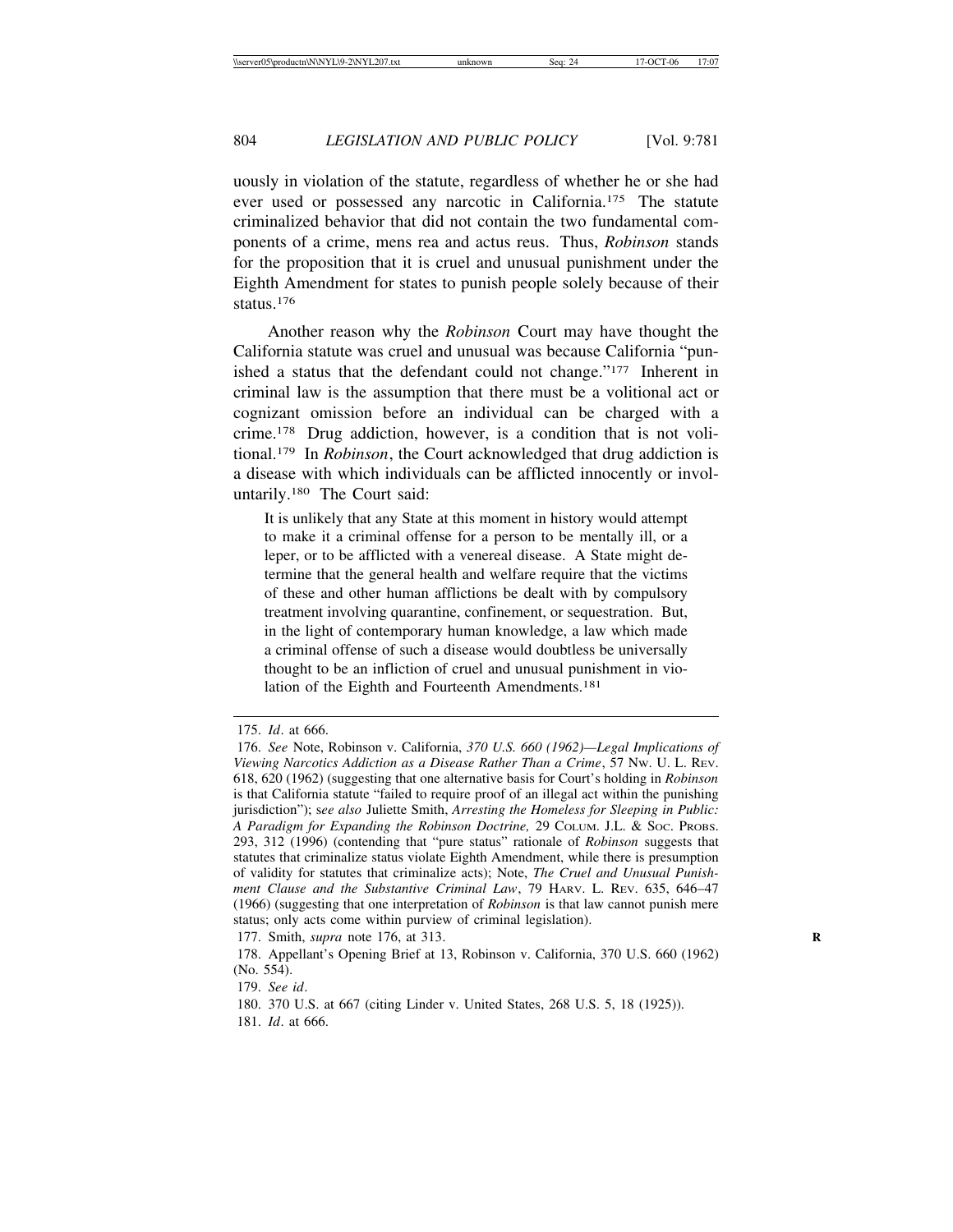Hence, *Robinson* suggests that punishing illnesses like drug addiction is cruel and unusual 182

A final reason why the *Robinson* Court believed that the California statute criminalizing drug addiction was cruel and unusual was because the punishment was disproportionate to the crime. The Court reasoned, "To be sure, imprisonment for ninety days is not, in the abstract, a punishment which is either cruel or unusual. But the question cannot be considered in the abstract. Even one day in prison would be cruel and unusual punishment for the 'crime' of having a common cold."183 In short, the California statute inflicted an excessively severe penalty on the defendant in comparison to his moral fault. For the *Robinson* Court, the Eighth Amendment's Cruel and Unusual Punishment Clause means that even though the State has a legitimate interest in regulating serious problems such as narcotics addiction, that legitimate interest does not trump the individual's right to be free from punishments that violate human decency.<sup>184</sup>

It should be noted, however, that in the years after *Robinson*, members of the Court, though never commanding a majority, have attempted to limit the significance of *Robinson* to its discussion of the status/act distinction. In *Powell v. Texas*, the Court upheld the defendant's conviction, rejecting his argument that, because alcoholism is a disease, his appearance of being drunk in public was not of his own free will.185 The Court held that the Texas statute criminalizing public drunkenness did not punish the status of being an alcoholic but, rather, the act of being in public while drunk.186 The Court determined that "criminal penalties may be inflicted only if the accused has committed some act, has engaged in some behavior, which society has an interest in preventing, or . . . has committed some actus reus."187 *Powell* affirms *Robinson* by holding that a person cannot be punished for status

185. 392 U.S. 514, 534–37 (1968). The Court was:

unable to conclude . . . that chronic alcoholics in general, and Leroy Powell in particular, suffer from such an irresistible compulsion to drink and to get drunk in public that they are utterly unable to control their performance of either or both of these acts and thus cannot be deterred at all from public intoxication.

187. *Id*. at 533.

<sup>182.</sup> *See* Note, *supra* note 176, at 648. **R**

<sup>183. 370</sup> U.S. at 667.

<sup>184.</sup> *See* Note, *The Cruel and Unusual Punishment Clause and the Substantive Criminal Law*, *supra* note 176, at 655. **R**

*Id*. at 535.

<sup>186.</sup> *Id*. at 532.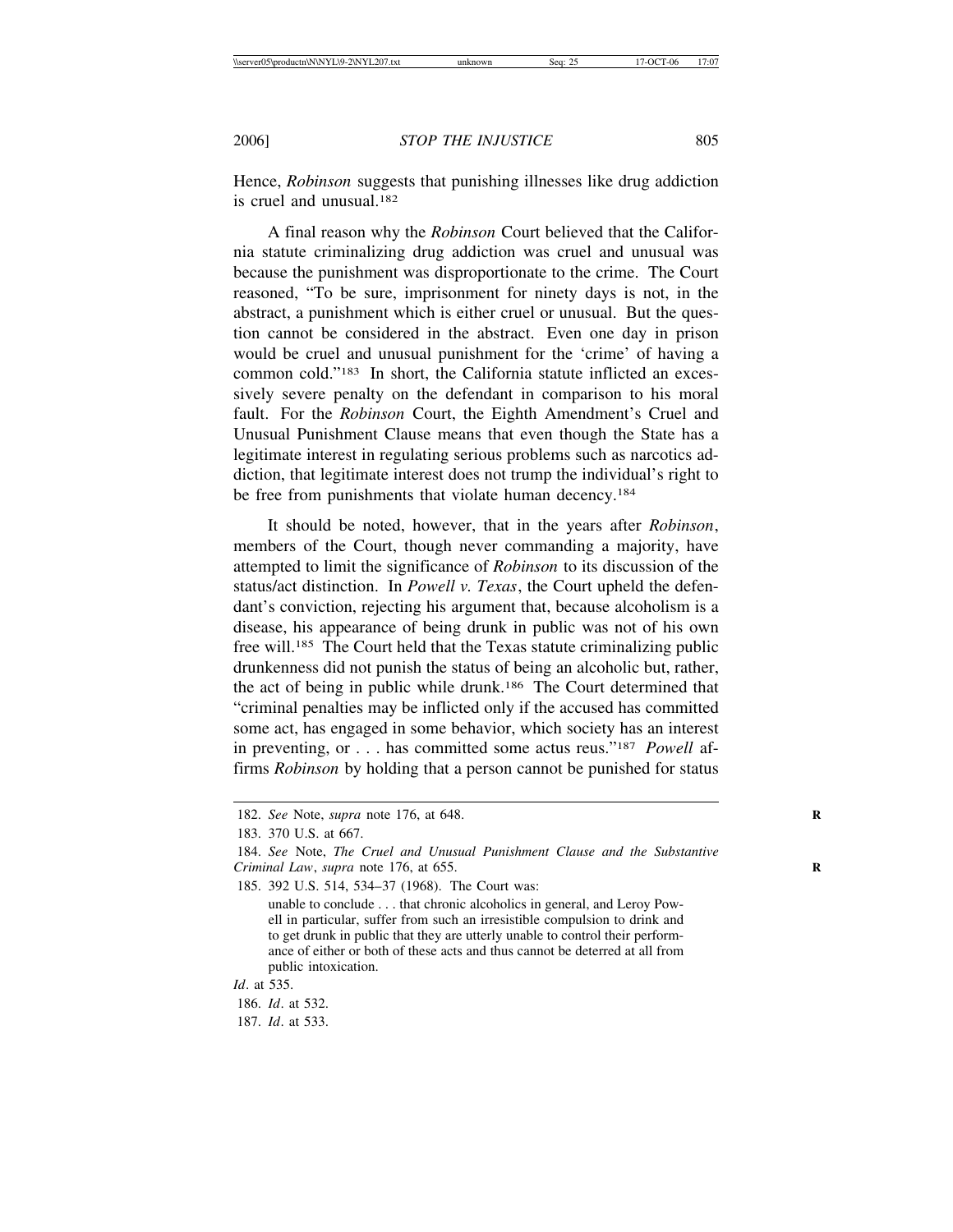alone.188 Nevertheless, *Powell* suggests that as long as the individual commits an illegal act, he can lawfully be punished for that act.

# *D. Application of the* Robinson *Principles in the Context of Pregnant Drug-Addicted Women*

The punishment of drug-addicted women for their behavior during pregnancy is closer to the context of *Robinson v. California* than *Powell v. Texas*. Unlike the defendant in *Powell*, who committed the illegal act of being drunk in public, drug addiction during pregnancy is not an affirmative "act" but rather an involuntary addictive behavior. Drug addiction during pregnancy is thus a "condition" or "status" that should not be criminally punishable.<sup>189</sup>

Furthermore, use of drugs is not in itself a crime, as most states have recognized a distinction between drug use and drug possession. Usually, only drug possession is criminalized; "virtually no state . . . punishes drug use per se."190 Instead, most state drug laws make it a crime for a person to possess or distribute a controlled substance.191

190. Paltrow, *supra* note 4, at 1021. **R**

<sup>188.</sup> Lower federal and state courts have also used the reasoning of the status/act distinction. *See, e.g.*, United States v. Letts, 264 F.3d 787, 791 (8th Cir. 2001) (rejecting defendant's contention that 18 U.S.C. § 922(g)(3), which forbids unlawful user of controlled substance from possessing firearm, constitutes impermissible status offense because statute is aimed at act of possessing firearm, not defendant's status as drug user); Joel v. City of Orlando, 232 F.3d 1353, 1361–62 (11th Cir. 2000) (upholding city camping ordinance against challenge from homeless plaintiff on grounds that availability of homeless shelters rendered plaintiff's conduct not involuntary and thus did not punish on basis of plaintiff's homeless status alone); United States v. Walls, 70 F.3d 1323, 1331 (D.C. Cir. 1995) (holding that punishments were based on defendants' acts of "prepar[ing] large quantities of crack cocaine for sale" and not their status as drug addicts); Edgerson v. State, 302 So. 2d 556, 559 (Ala. Crim. App. 1974) (upholding sexual molestation statute as applied to mentally retarded defendant, stating that statute punishes act of molestation, not status of retardation); Guevara v. Superior Court, 73 Cal. Rptr. 2d 421, 425 (Cal. Ct. App. 1998) (upholding statute enhancing punishment for sexual offenses committed by HIV-positive defendants because requisite element of enhancement is commission of volitional criminal conduct); Bosco v. Justice Court, 143 Cal. Rptr. 468, 475 (Cal. Ct. App. 1978) (upholding statute proscribing use or being under influence of illegal substances, distinguishing use as act and not condition); Ziebell v. State, 788 N.E.2d 902, 910 (Ind. Ct. App. 2003) (upholding habitual offender statute because it did not create status offense but enhanced offender's punishment).

<sup>189.</sup> *Cf*. Petrow, *supra* note 43, at 592 (explaining that crux of Court's decision in **R** *Robinson* was that "an addiction to narcotics is not an affirmative 'act,' but rather a condition or 'status,' not punishable as a crime") (quoting Robinson v. California, 370 U.S. 660, 662 (1962)).

<sup>191.</sup> *See* Bryony J. Gagan, Note, Ferguson v. City of Charleston, South Carolina: *"Fetal Abuse," Drug Testing, and the Fourth Amendment*, 53 STAN. L. REV. 491, 516 (2000). For examples of state statutes, see ALA. CODE § 13A-12-212 (LexisNexis 2005); NEB. REV. STAT. § 28-416(1) (Supp. 2005); N.M. STAT. ANN. § 30-31-22(A)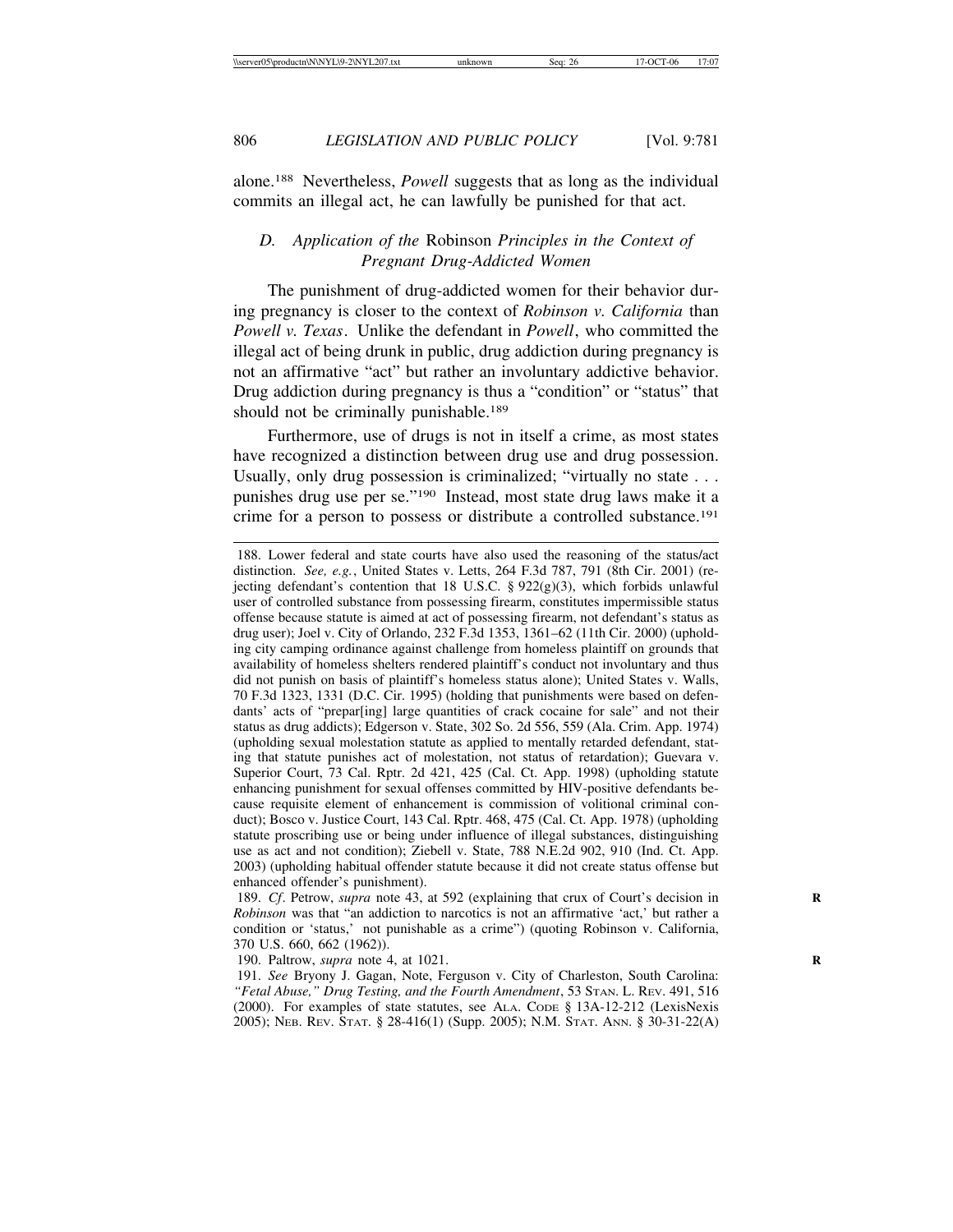A substantial number of states have held that, absent other evidence indicating drug possession, the presence of drugs in an individual's bloodstream only demonstrates drug use, not drug possession. In *State v. Flinchpaugh*, for example, the Kansas Supreme Court held that the observation of a drug in an individual's blood sample is not sufficient evidence to establish guilt of drug possession beyond a reasonable doubt.<sup>192</sup> The court said:

Once a narcotic drug is injected into the vein, or swallowed orally, we think it apparent that it is no longer within one's control or held at one's disposal. And it would likewise be beyond the taker's ability to exercise any restraining or directing influence over it. Consequently, once the drug is ingested and assimilated into the taker's bodily system, it is no longer within his control and/or possession  $\ldots$ .<sup>193</sup>

Other state courts have taken approaches similar to that of Kansas. In *State v. Lewis*, the Minnesota Court of Appeals held that evidence of a controlled substance in an individual's urine did not prove possession within the meaning of Minnesota's possession statute, nor was it sufficient circumstantial evidence to demonstrate prior possession beyond a reasonable doubt in the absence of probative evidence corroborating actual physical possession.194 In *People v. Spann*, the California Court of Appeals held that an individual was not in control or possession of a substance once it reached his or her digestive and blood system.195 Thus, case law prohibited convictions based upon "circumstantial reasoning from use to possession."196 In *State v. Thronsen*, the Alaska Court of Appeals held that a defendant cannot be convicted for possession of cocaine in his or her body because once the cocaine is in the individual's body, he or she has no control over it and thus has no possession.197

- 194. 394 N.W.2d 212, 217 (Minn. Ct. App. 1986).
- 195. 232 Cal. Rptr. 31, 32 (Cal. Ct. App. 1986).
- 196. *Id.* at 34.
- 197. 809 P.2d 941, 943 (Alaska Ct. App. 1991).

<sup>(</sup>LexisNexis 1997); S.D. CODIFIED LAWS § 22-42-5 (1998); VA. CODE ANN. § 18.2- 248(A) (Supp. 2005); W. VA. CODE § 60A-4-401(a) (LexisNexis Supp. 2005). These are just a few of the majority of states that only criminalize drug possession as opposed to drug use. Arizona, Delaware, and Ohio may be the only states that do not distinguish between drug use and drug possession and hence criminalize both. *See* ARIZ. REV. STAT. § 13-3407(A)(1) (Supp. 2005); DEL. CODE ANN. tit. 16 § 4754 (2003); OHIO REV. CODE ANN. § 2925.11 (West Supp. 2005).

<sup>192. 659</sup> P.2d 208, 212 (Kan. 1983).

<sup>193.</sup> *Id*. at 211 (quoting Franklin v. State, 258 A.2d 767, 769 (Md. Ct. Spec. App. 1969)) (internal quotations omitted).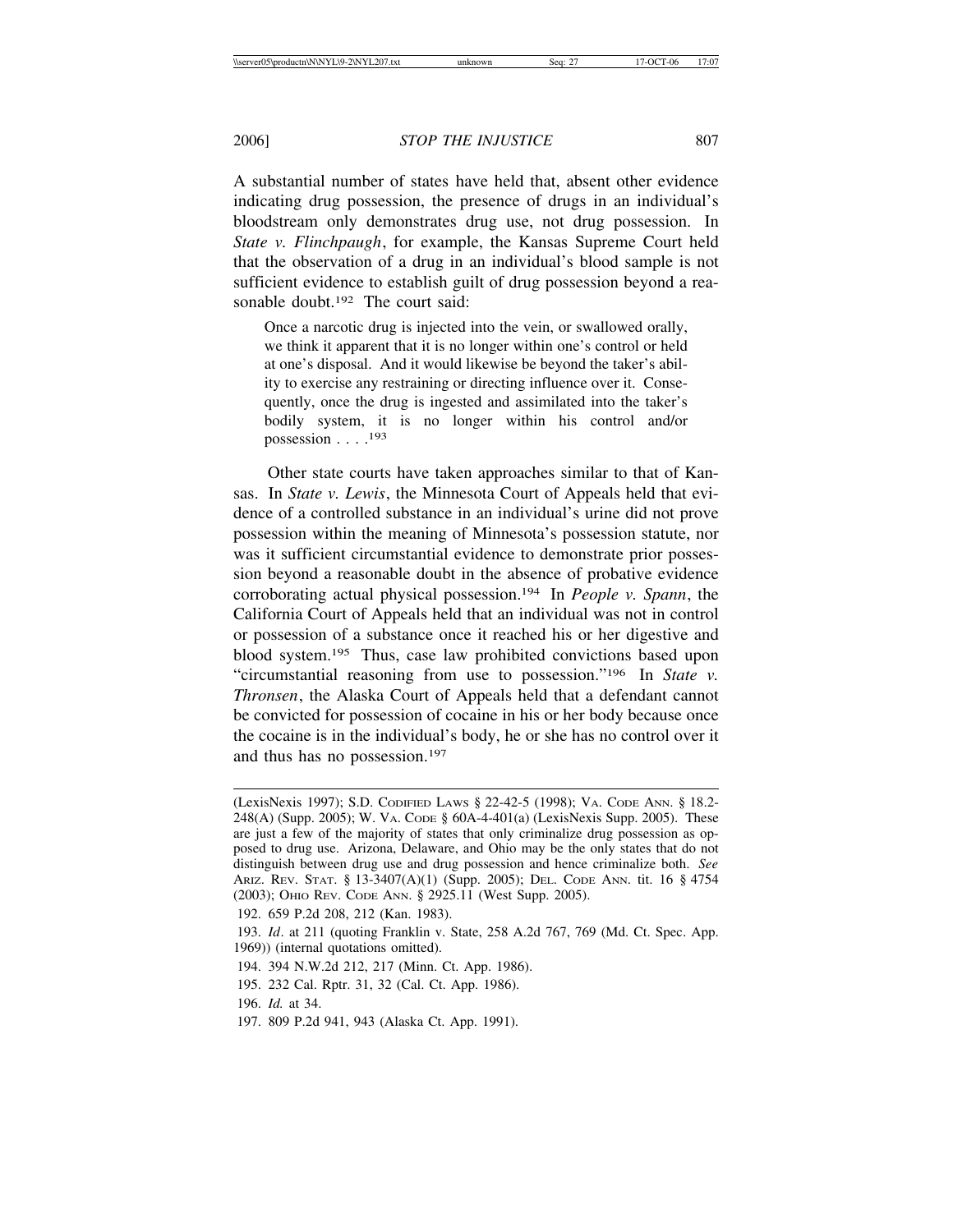The Constitution does not provide an individual with the right to use drugs. Nevertheless, the Court in *Robinson* held that the Constitution prohibits the State from punishing an individual simply due to his status as a drug user.198 The State is only constitutionally permitted to punish individuals for an act, not their status. In *Robinson*, the Court gave three reasons why the California statute criminalizing drug addiction violated the Cruel and Unusual Punishment Clause: (1) the statute did not acknowledge the status/act distinction; (2) the statute criminalized an unalterable condition; and (3) the punishment for violating the statute was not proportionate to the offense.199

By charging drug-addicted women with child abuse, neglect, endangerment, manslaughter, delivery of a controlled substance to a minor, or homicide for their use of drugs during pregnancy, the State is "seeking to have the judiciary create a new crime of drug use."200 The principles behind *Robinson v. California* prohibit the creation of this new status crime. In the pregnant drug-addicted woman context, where typically there is no statute expressly criminalizing drug addiction, the principle that an individual cannot be punished for her status should still apply.201

#### *1. Status/Act Distinction*

Under the first prong of the Court's reasoning in *Robinson*—the status/act distinction—a pregnant woman is punished for her status when she is prosecuted as a result of her drug addiction. The typical defendant in such prosecutions is a drug addict who used illegal drugs at some point during her pregnancy.202 Nothing suggests that she intentionally used drugs to endanger her baby. She was drug-addicted before she became pregnant; her use of cocaine had nothing to do with her pregnancy. Hence, she lacks the mens rea to endanger, abuse, neglect, or kill her child. Nor did she engage in overt misconduct with respect to the child, so the actus reus is missing as well. Since the

<sup>198.</sup> *See supra* Part III.C (discussing complex holding of *Robinson v. California*). 199. *See supra* Part III.C.

<sup>200.</sup> Paltrow, *supra* note 4, at 1022. **R**

<sup>201.</sup> It should be noted that the Supreme Court has stated that "the State does not acquire the power to punish with which the Eighth Amendment is concerned until after it has secured a formal adjudication of guilt in accordance with the process of law." Ingraham v. Wright, 430 U.S. 651, 671–72 n.40 (1977). The Due Process Clause of the Fourteenth Amendment, not the Eighth Amendment, protects against punishment inflicted by the State prior to a determination of criminal guilt. *Id*. Eighth Amendment scrutiny therefore would not apply in pregnant drug-addicted women cases where the drug-addicted women were not convicted of crimes, even though the prosecution itself is arguably inhumane, unjust, cruel, and unusual. 202. *See supra* notes 20–39 and accompanying text.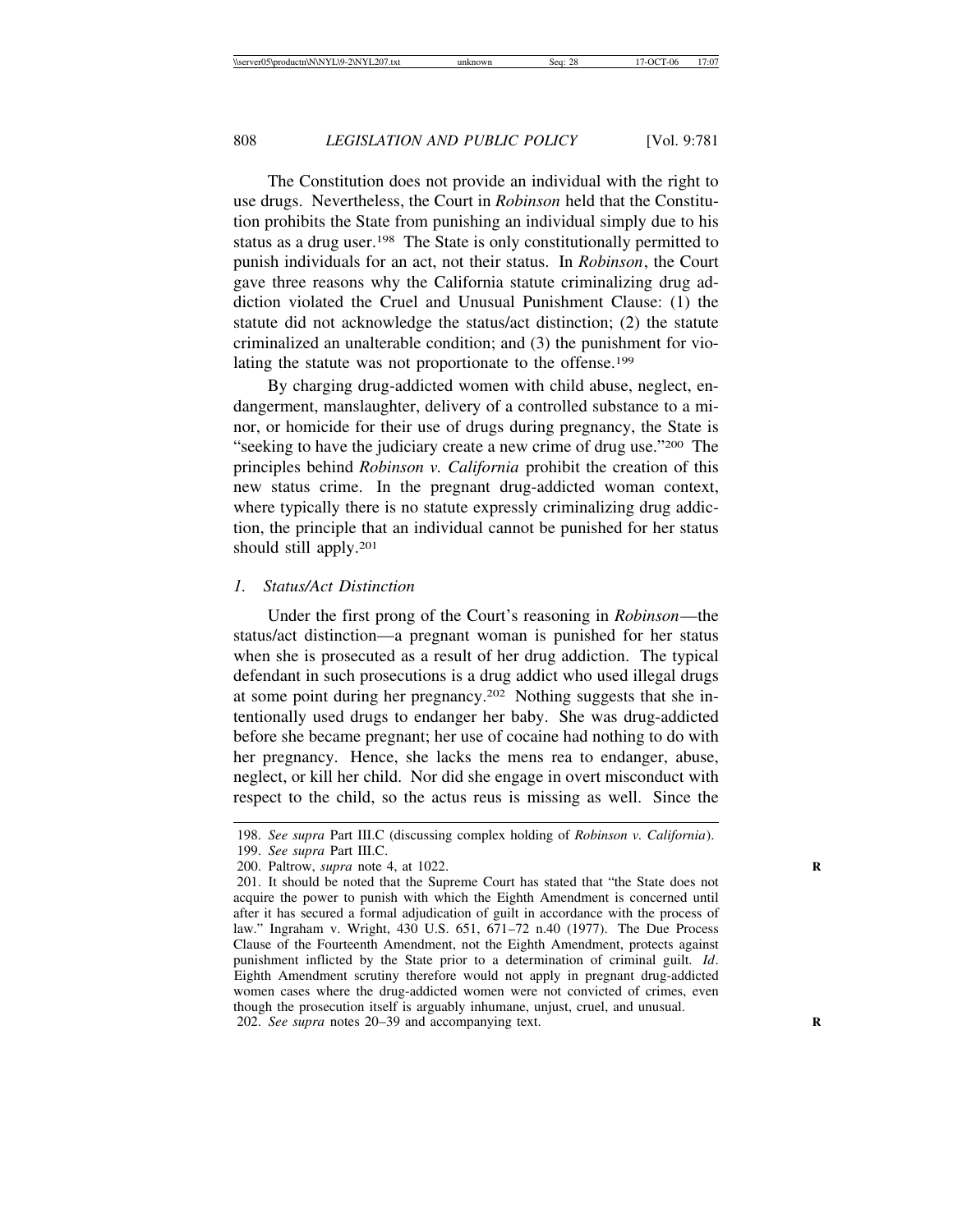mens rea and the actus reus are not present, the crime of child endangerment, neglect, manslaughter, or homicide was not committed. Thus, a pregnant drug-addicted woman is simply punished for her status as a drug user.

# *2. Criminalizing an Unalterable Condition*

Under the second prong of the Court's reasoning in *Robinson* that criminalizing an involuntary condition or status is unconstitutional203—a pregnant drug-addicted woman is punished for her status as a drug addict, a physical condition over which she has no control. The Supreme Court has recognized that drug addiction is a disease.204 The medical community defines addiction as "habitual psychological and physiological dependence on a substance or practice that is beyond voluntary control."205 Drug addicts do not freely choose chemical dependency; rather, they lose control over substance abuse.206 Medical researchers maintain that drugs such as cocaine, crack cocaine, and heroin yield psychological and physiological addictions that require serious medical therapy.207

Typically a drug-addicted woman does not intentionally try to harm her fetus by using drugs during her pregnancy.<sup>208</sup> She does not deliberately ignore the consequences of her dangerous behavior. Yet, consumed by drug addiction, she cannot stop using drugs simply because she is pregnant.209 Indeed, "the pregnant addict's mental state may be such that she does not realize or even consider the possible harmful effects of her drug use on her baby."210 Moreover, "[e]ven if she does know that the drug is harmful to the fetus, she may be unable

<sup>203.</sup> Robinson v. California, 370 U.S. 660, 666–67 (1962).

<sup>204.</sup> *See* Linder v. United States, 268 U.S. 5, 18 (1925). The Court in *Robinson* cited *Linder* and reiterated the point that drug addiction is an illness. 370 U.S. at 667 n.8.

<sup>205.</sup> STEDMAN'S MEDICAL DICTIONARY 23 (27th ed. 2000).

<sup>206.</sup> *See* A. Thomas McLellan et al., *Drug Dependence, a Chronic Medical Illness: Implications for Treatment, Insurance, and Outcomes Evaluation*, 284 JAMA 1689, 1690 (2000), *available at* http://jama.ama-assn.org/cgi/reprint/284/13/1689.pdf.

<sup>207.</sup> Michael A. Hammer, Comment, *The Constitutional, Judicial and Social Pitfalls Attendant to the Criminalization of Prenatal Maternal Substance Abuse: A Plea for Governmental Uniformity and Mercy*, 22 SETON HALL L. REV. 1456, 1485 (1992).

<sup>208.</sup> *See* Lynn M. Paltrow, *Governmental Responses to Pregnant Women Who Use Alcohol or Other Drugs*, 8 DEPAUL J. HEALTH CARE L. 461, 477–78 (2005) ("[P]renatal substance abuse by an addicted mother does not reflect willful maltreatment of a fetus  $\dots$  .").

<sup>209.</sup> *See* Deborah Ann Bailey, Comment, *Maternal Substance Abuse: Does Ohio Have an Answer?* 17 U. DAYTON L. REV. 1019, 1041 (1992). 210. *Id*.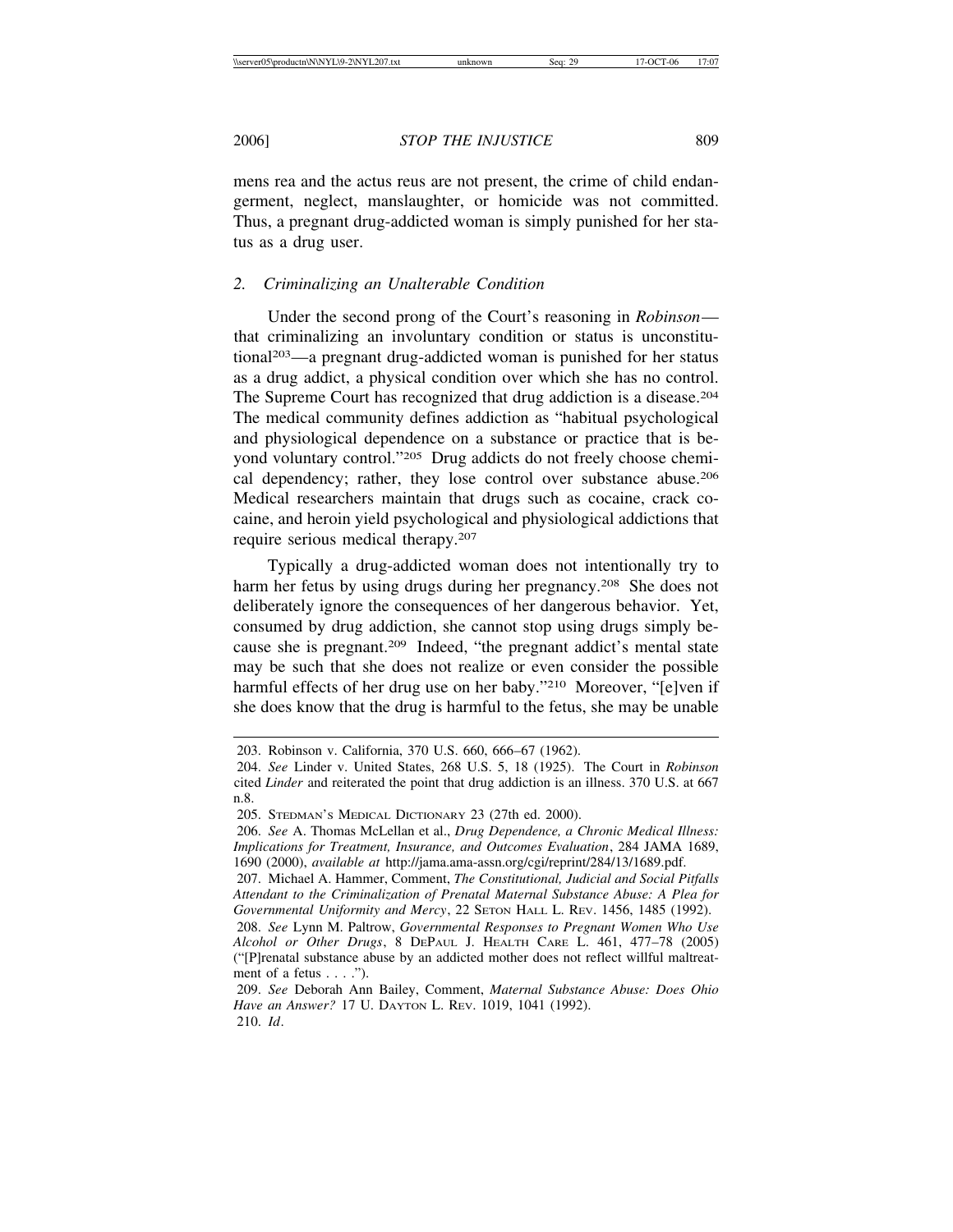to act in accordance with this knowledge."211 A pregnant drug-addicted woman may have had free will when she began using drugs, but once she has become addicted she cannot stop by herself.212 She needs help.

In fact, pregnant drug-addicted women have a tremendous incentive to seek drug treatment. Providers of health care and drug and alcohol treatment find that pregnant drug-addicted women care deeply about the potential life growing inside them and often want to alter their behavior in ways that will advance the health of the fetus.213 Despite this motivation, many women who want to escape drug addiction for the sake of the fetus have no place to turn and few resources to help fight this debilitating disease.

Treatment programs that handle the complex needs of pregnant drug-addicted women are in short supply.214 Typically, these women are single parents raising multiple children with little to no support from their children's fathers.215 Many do not have jobs and may be unable to pay for clinic or treatment services. Even if a single, pregnant, drug-addicted woman is able to get a treatment appointment, she is often unable to keep it because she may have no one to watch her children and may lack transportation.<sup>216</sup> Furthermore, the few drug treatment programs that can handle the diverse mental, physical, and emotional needs of pregnant drug-addicted women usually have long waiting lists, are understaffed, and are prohibitively expensive.<sup>217</sup> Without the proper health care and drug treatment, many pregnant women's drug addictions are, effectively, unalterable conditions.

<sup>211.</sup> *Id*.

<sup>212.</sup> *See* David C. Brody & Heidee McMillin, *Combating Fetal Substance Abuse and Governmental Foolhardiness Through Collaborative Linkages, Therapeutic Jurisprudence and Common Sense: Helping Women Help Themselves*, 12 HASTINGS WOMEN'S L.J. 243, 247 (2001) (asserting that pregnant drug-addicted women "rationally know that using drugs while pregnant may well cause such harm, the physical and psychological needs that characterize addiction eclipse their judgment and lead to continued drug use").

<sup>213.</sup> Dawn Johnsen, *Shared Interests: Promoting Healthy Births Without Sacrificing Women's Liberty*, 43 HASTINGS L.J. 569, 575 (1992).

<sup>214.</sup> *See* Victoria J. Swenson & Cheryl Crabbe, *Pregnant Substance Abusers: A Problem that Won't Go Away*, 25 ST. MARY'S L.J. 623, 637 (1994).

<sup>215.</sup> Philip H. Jos et al., *Substance Abuse During Pregnancy: Clinical and Public Health Approaches*, 31 J.L. MED. & ETHICS 340, 343 (2003).

<sup>216.</sup> *See id*.

<sup>217.</sup> *See id*. For example, pregnant drug-addicted women often suffer from domestic abuse; one study reports that "19 percent of pregnant drug abusers were severely beaten and 15 percent were raped as children, while 70 percent were beaten and 21 percent were raped as adults." Swenson & Crabbe, *supra* note 214, at 663. **R**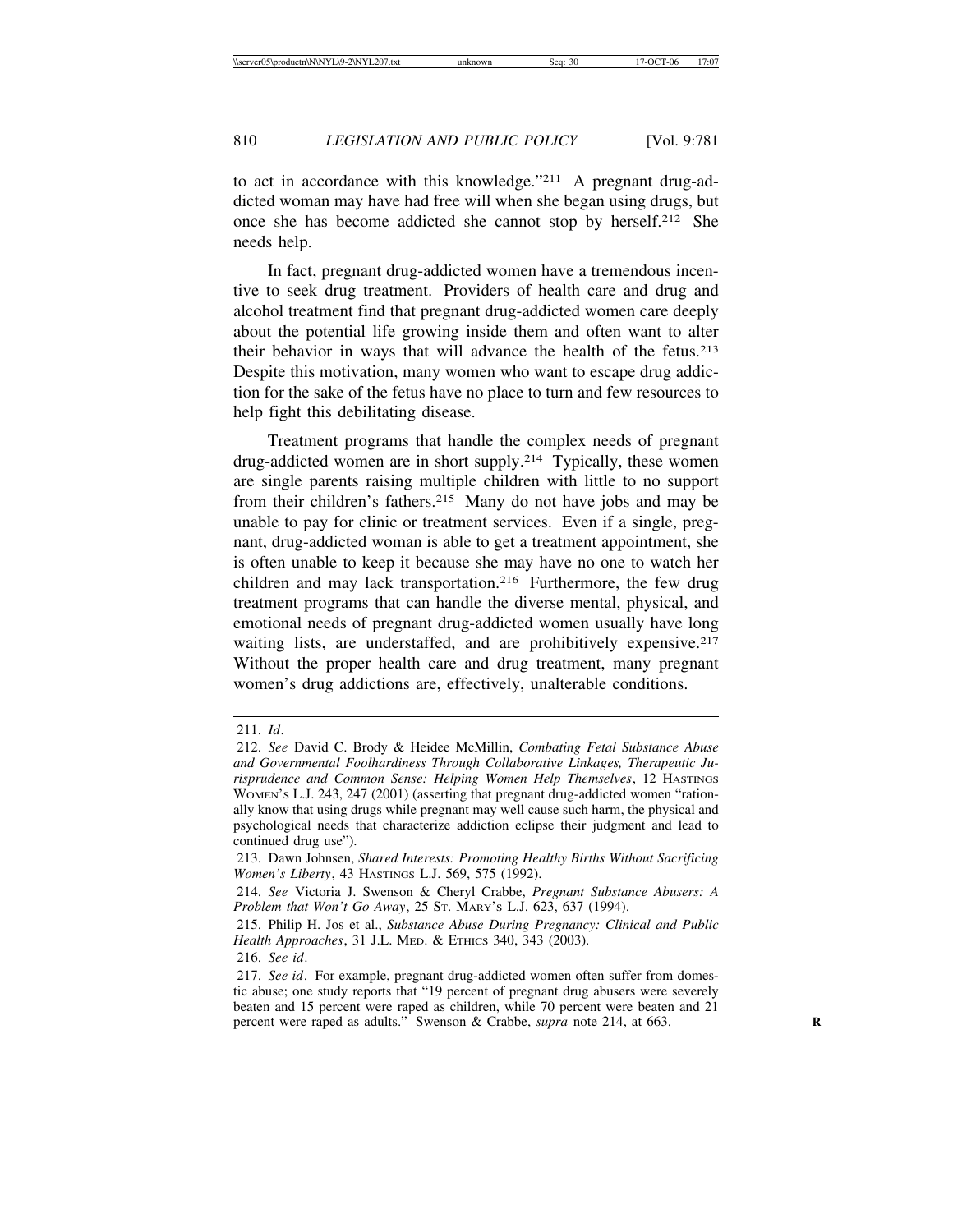Under the last prong of the Court's reasoning in *Robinson*—disproportionality—the punishment of a pregnant drug-addicted woman is not proportional to her alleged offense. A pregnant drug-addicted woman is really punished for the "offense" of being a drug addict, because she lacked the requisite mens rea and actus reus to commit child endangerment, abuse, manslaughter, or homicide.<sup>218</sup> Removing the child and imprisoning the drug-addicted mother is an unreasonably excessive penalty in relation to the mother's guilt. While acknowledging that a drug-addicted woman who uses drugs during pregnancy must bear some responsibility, the current punishments are nevertheless unreasonable because they fail to recognize that drug addiction is an illness. Prosecution and imprisonment should not be viewed as the only mechanisms to hold a drug-addicted woman accountable for her actions. The State can foster responsible behavior through other means, such as mandatory drug treatment and parenting classes.<sup>219</sup> Punishing an individual for having an illness is immoral and inhumane, particularly so where the illness renders the individual helpless to fight the disease. Accordingly, imprisonment as punishment does not constitutionally "fit" the alleged "crime."

The core distinction between the addict in *Robinson v. California* and a pregnant drug-addicted woman is that the woman is carrying a viable fetus. Consequently, in the pregnant drug-addicted woman context, an additional factor must be considered: the State's compelling interest in potential life.220 It is true that drug abuse by pregnant women is a serious problem. It is also true that the State has a legitimate interest in protecting potential life. Some babies are harmed by their mother's drug use and suffer adverse short- or long-term consequences as a result.221 Because of this possibility, the State has a le-

<sup>218.</sup> *See supra* Part III.D.1.

<sup>219.</sup> *See* Lynn M. Paltrow, *Punishment and Prejudice: Judging Drug-Using Women*, *in* MOTHER TROUBLES, RETHINKING CONTEMPORARY MATERNAL DILEMMAS (Julia Hanigsberg & Sara Ruddick eds., 1999), *available at* http://www.advocatesforpregnantwomen.org/articles/ruddick.htm. For such state-sponsored remedies for parents not addicted to drugs, *see* State *ex rel*. State Office for Serv. to Children and Families v. Frazier, 955 P.2d 272, 281 (Or. Ct. App. 1997) (stating that state must make reasonable efforts to help parents become minimally adequate parents); *In re* R.H., 819 P.2d 152, 155–56 (Mont. 1991) (upholding plan including parenting classes).

<sup>220.</sup> *See supra* notes 46–50, 120–21 and accompanying text.

<sup>221.</sup> *See* March of Dimes, Illicit Drug Use During Pregnancy, http://www.marchof dimes.com/printablearticles/14332\_1169.asp (last visited Apr. 16, 2006); Westside Pregnancy Resource Center, Prenatal Health Risks, http://www.wprc.org/preghealth. phtml (last visited Apr. 16, 2006).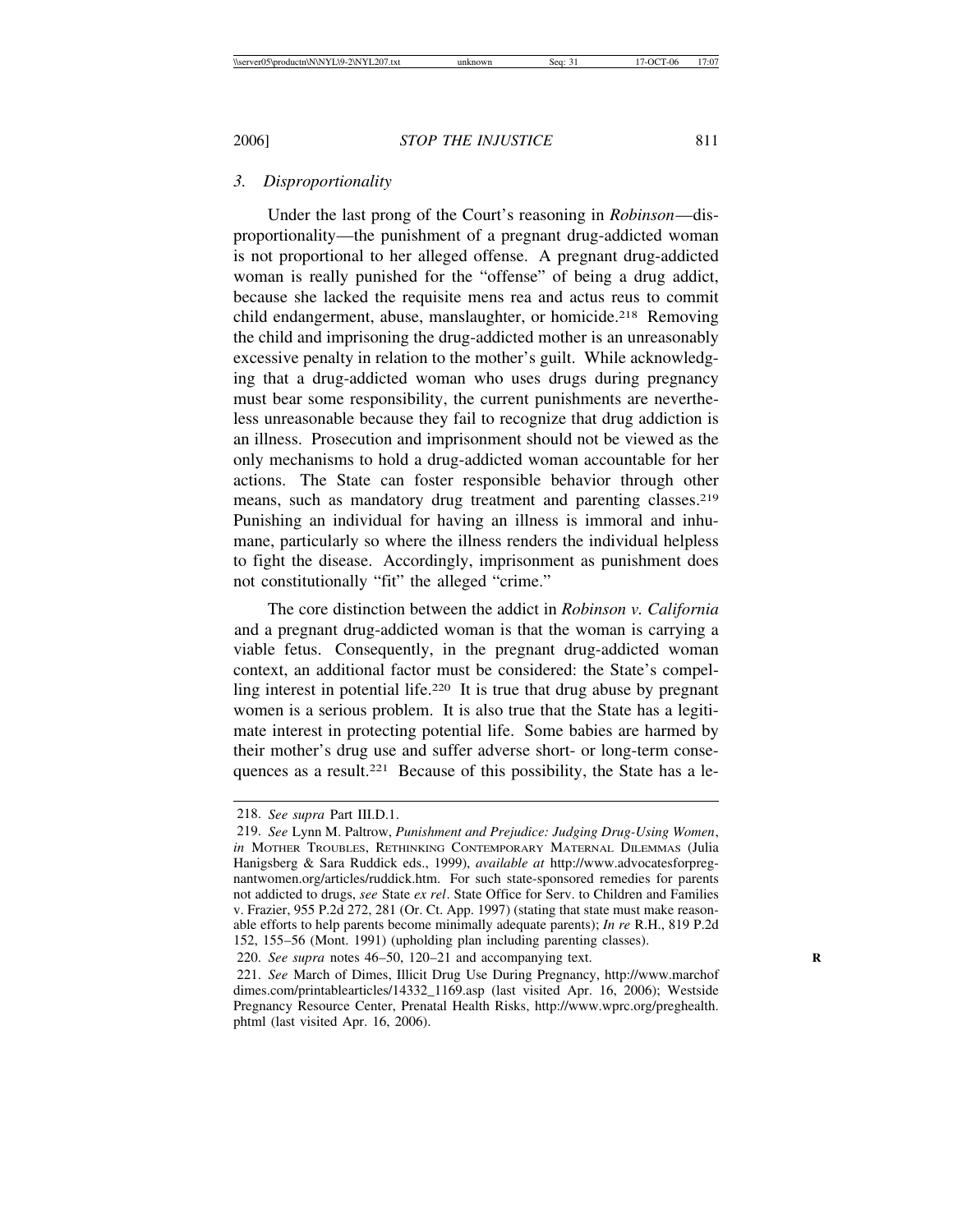gitimate interest in seeing that women stay drug-free during pregnancy in order to ensure that they give birth to healthy children.

However, the State's mechanisms for achieving this goal—homicide, manslaughter, controlled substance, child abuse, neglect, and endangerment prosecutions—do not satisfy such interests and instead result in cruel and unusual punishment. Sending a woman to prison for her behavior during pregnancy does not directly advance the State's interest in protecting potential life. Additionally, the threat of prosecution may discourage pregnant drug-addicted women from seeking crucial health and prenatal care for fear of being reported to enforcement officials by their doctors.222 If the State is worried about the potential harm that could come from drug use during pregnancy, one possible solution is early intervention. Early on, states should be permitted to recommend and provide drug treatment facilities, health care and prenatal services, and transportation to these facilities for drug-addicted women. That way, the State would not be engaging in cruel and unusual punishment and could reduce the number of newborns who are prenatally exposed to narcotic substances.

It should be noted that not all women who use drugs during pregnancy are drug addicts. Hence, an argument could be made that these non-addicted women in some sense should be held more responsible for their actions because they do not suffer from the debilitating disease of drug addiction. While the actions of these women could potentially endanger their fetuses, the women who are not drug addicts but use drugs during pregnancy are nevertheless still protected by the Constitution's Cruel and Unusual Punishment Clause, as the State is unlawfully punishing them for their status as drug users, which *Robinson* prohibits. As mentioned in a previous section of this Note, in most states, use of drugs alone is not a crime.223 The reasons behind a pregnant woman's drug use are numerous and should not be reduced to the assumption that the woman simply does not care about her fetus.

# *E. Applying the Eighth Amendment's Principle of Equality*

In addition to the principles laid out in *Robinson*, punishing women for their behavior during pregnancy is precluded by the Cruel and Unusual Punishment Clause's principle of equality. This principle prohibits the selective and arbitrary application of penalties against

<sup>222.</sup> *See supra* Part II.A.

<sup>223.</sup> *See supra* notes 190–97 and accompanying text. **R**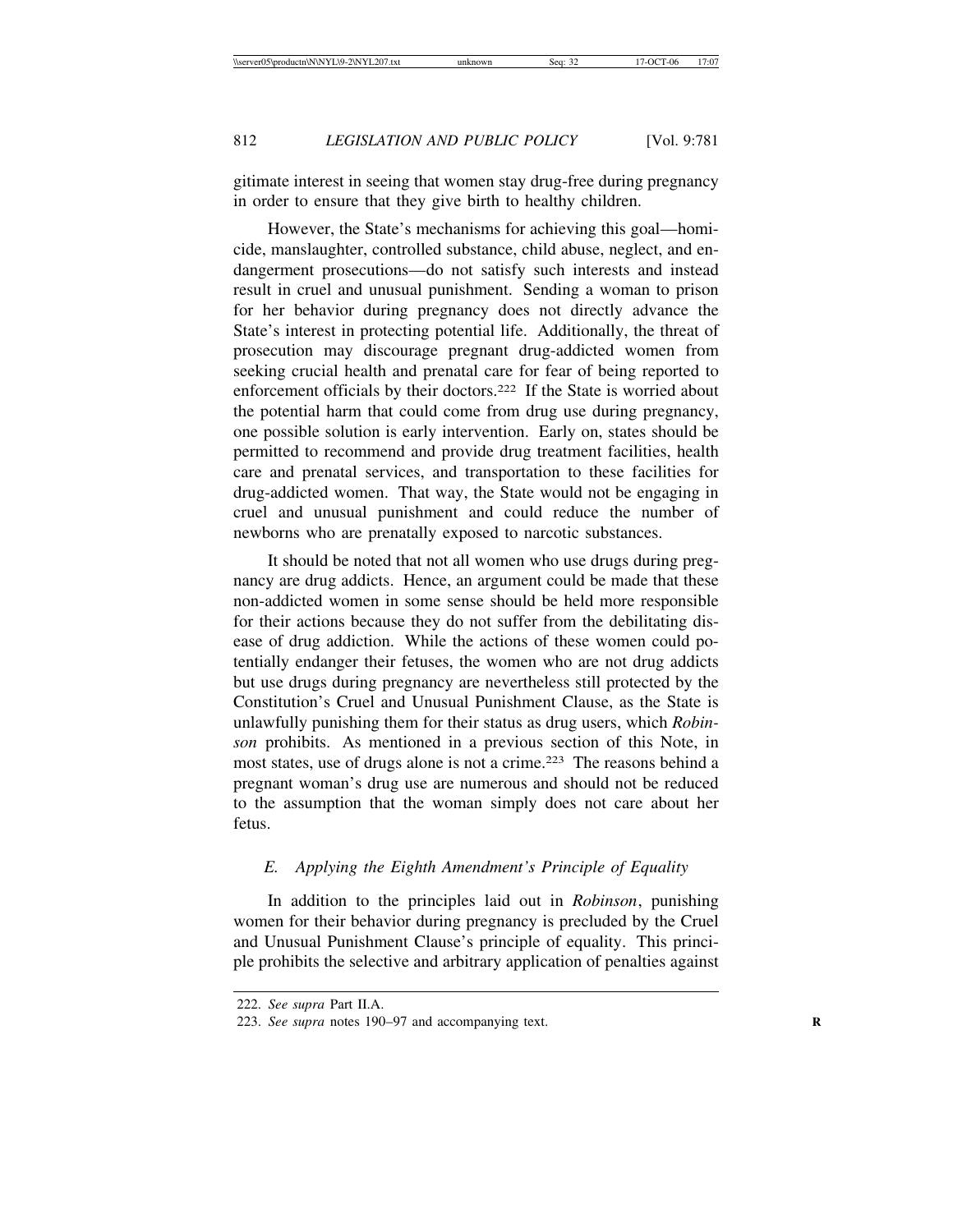minority groups.<sup>224</sup> The Cruel and Unusual Punishment Clause's principle of equality is different from that of the Equal Protection Clause because the principle of equality is not premised on the different treatment of a judicially-identified "suspect class." Instead, under the Cruel and Unusual Punishment Clause, the principle of equality is concerned with the unequal treatment of minority groups in comparison to more socially accepted groups.

In punishing drug-addicted women for their behavior during pregnancy, state prosecutors target one of society's most unpopular groups and single them out for selective and arbitrary punishment. State prosecutors claim that one of the main reasons they prosecute drug-addicted women is because they have a compelling interest in protecting human life by controlling what they regard as fetal abuse.225 They believe that by treating pregnant women's drug use as the equivalent of child abuse, they secure the welfare of fetuses and children by holding these women responsible for their actions.226

However, if state prosecutors were fully committed to protecting unborn children from fetal abuse, they would not limit their attack on fetal abuse solely to prosecuting drug-addicted mothers. Rather, they would also pursue and punish women who drank alcohol, took medication, smoked cigarettes, drank coffee, ate poorly, exercised too much, were obese, failed to get bed rest, traveled on a plane, engaged in sexual intercourse, and came in contact with workplace hazards during pregnancy.<sup>227</sup> All of these behaviors could pose health risks for the fetus.<sup>228</sup> Moreover, some of these behaviors could be more harmful than drug use. For instance, studies indicate that cigarettesmoking and alcohol abuse during pregnancy are more harmful to the fetus than illegal drug use.229 Yet state prosecutors and courts have singled out drug-addicted mothers for punishment.

Among alcoholics, smokers, poor eaters, and other deviant social groups, drug addicts are quite possibly society's most unpopular

228. *See* Bailey, *supra* note 209, at 1047. **R**

<sup>224.</sup> *See supra* notes 138–40 and accompanying text. **R**

<sup>225.</sup> *See* McNulty, *supra* note 4, at 290–92 (describing how states perceive interest in fetal life with respect to maternal conduct during pregnancy as well as with respect to abortion).

<sup>226.</sup> *See* Paltrow, *supra* note 219. **R**

<sup>227.</sup> *See id*.; Tara-Nicholle B. DeLouth, Recent Development, *Pregnant Drug Addicts as Child Abusers: A South Carolina Ruling*, 14 BERKELEY WOMEN'S L.J. 96, 99 (1999); Marcy Tench Stovall, Note, *Looking for a Solution:* In re Valerie D. *and State Intervention in Prenatal Drug Abuse*, 25 Conn. L. REV. 1265, 1269 (1993).

<sup>229.</sup> *See* Paltrow, *supra* note 4, at 1019 (citing DEANNA S. GOMBY & PATRICIA H. **R** SHIONO, CENTER FOR THE FUTURE OF CHILDREN, ESTIMATING THE NUMBER OF SUB-STANCE-EXPOSED INFANTS, THE FUTURE OF CHILDREN 17, 19 (1991)).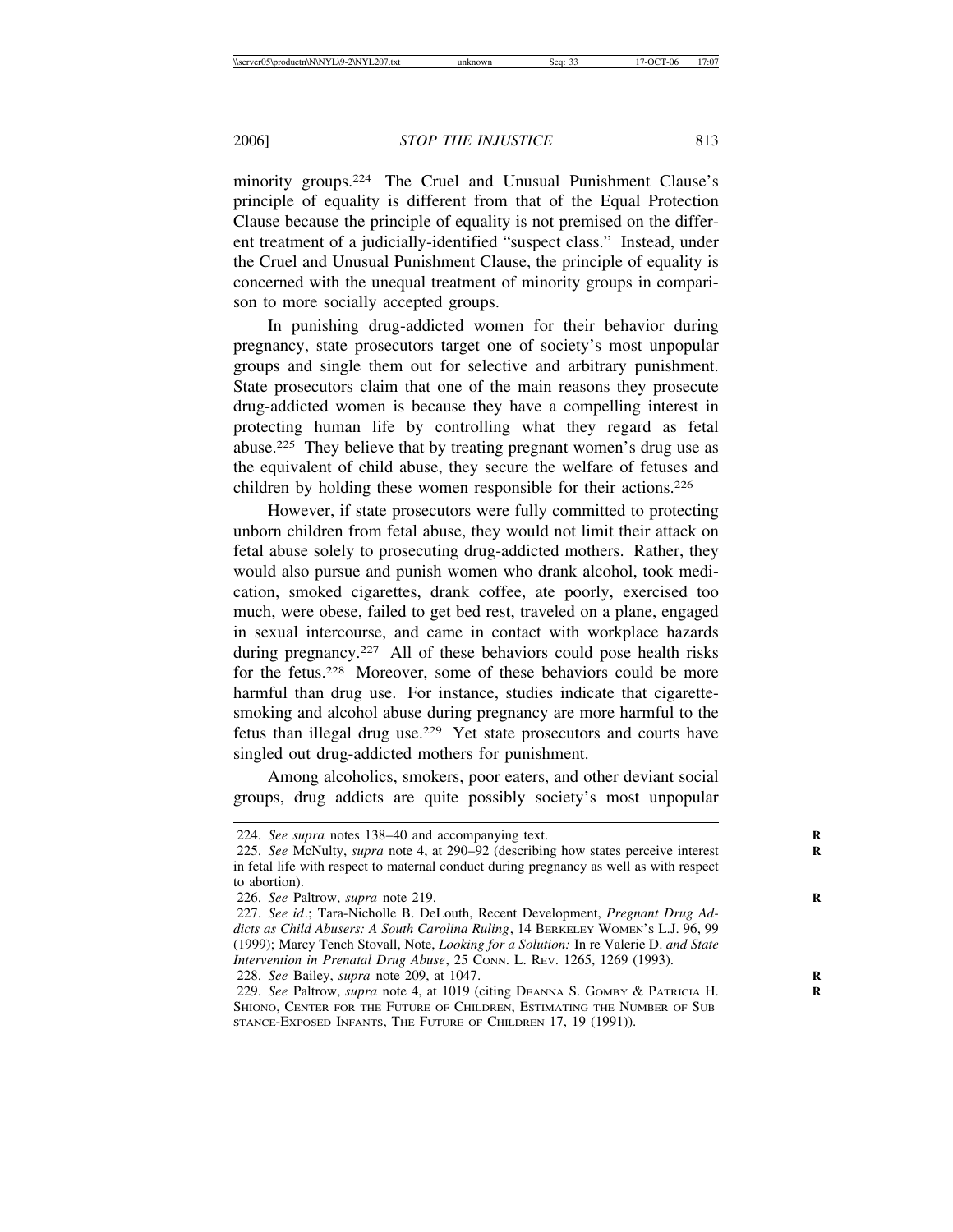crowd. There are no doubt myriad reasons, including stereotypes, the "war on drugs," and media and political distortion of reality. Illicit drug use has been depicted as a plague that is destroying American society.<sup>230</sup> Drug addiction is even more frowned upon when it involves pregnant women. Drug-addicted mothers are unpopular because society views them as prototypical "bad mothers." Many members of society think that drug-addicted mothers are "selfish or irresponsible"231 because they assume that innocent children suffer due to their drug-addicted mothers' behavior.<sup>232</sup>

While indeed drug use is not a good thing and may pose risks for children, the demonizing is out of proportion. Studies have found that many drug-exposed babies are not doomed to die and do not suffer from adverse short- or long-term consequences.233 For example, in one study of the effects of cocaine use on fetuses, researchers observed that cocaine increases particular health risks such as low birth weight, but only in some pregnancies.<sup>234</sup> However, in the pregnancies in which cocaine was associated with low birth weight, it was one of several factors that contributed to that particular health risk.<sup>235</sup> Despite the results of these studies, drug-addicted women are still being singled out for punishment.

What is even more disturbing about state prosecutors singling out drug-addicted women for punishment is that the majority of those singled out are low-income women of color. Overwhelmingly, women of color are prosecuted for drug use during pregnancy and are more likely to be reported to social services for drug use than white women.236 This is unnerving because as mentioned above, the difference between white and African-American women using drugs during pregnancy is trivial. Professor Dorothy Roberts argues that African-American women have been disproportionately sought out for arrest and punishment because "they are least likely to obtain adequate prenatal care, the most vulnerable to government monitoring, and the least able to conform to the white, middle-class standard of motherhood. They are therefore the primary targets of government con-

<sup>230.</sup> *Id*. at 1017.

<sup>231.</sup> Paltrow, *supra* note 219. **R**

<sup>232.</sup> *See id*.

<sup>233.</sup> *See id*.

<sup>234.</sup> *Id.* (citing Barry Zuckerman et al., *Effects of Maternal Marijuana and Cocaine Use on Fetal Growth*, 320 NEW ENG. J. MED. 762 (1989)).

<sup>235.</sup> *See id*. (citing Barry Zuckerman et al., *Effects of Maternal Marijuana and Cocaine Use on Fetal Growth*, 320 NEW ENG. J. MED. 762 (1989)).

<sup>236.</sup> *See supra* notes 101–107 and accompanying text.